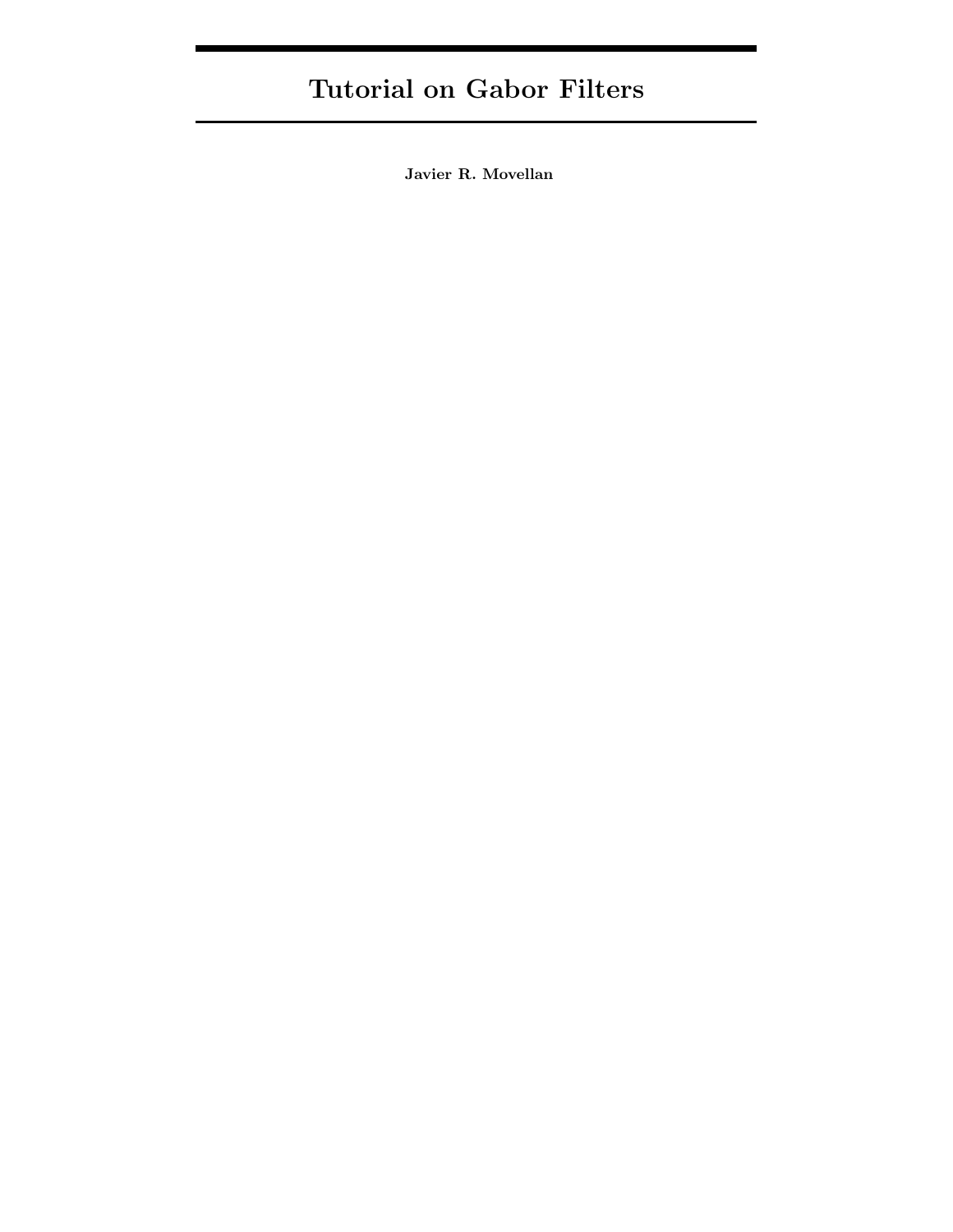# 1 The Temporal (1-D) Gabor Filter

Gabor filters can serve as excellent band-pass filters for unidimensional signals (e.g., speech). A complex Gabor filter is defined as the product of a Gaussian kernel times a complex sinusoid, i.e.

$$
g(t) = ke^{j\theta} w(at)s(t)
$$
 (1)

where

$$
w(t) = e^{-\pi t^2} \tag{2}
$$

$$
s(t) = e^{\jmath(2\pi f_o t)}\tag{3}
$$

$$
e^{j\theta}s(t)e^{j(2\pi f_o t + \theta)} = \left(\sin(2\pi f_o t + \theta), j\cos(2\pi f_o t + \theta)\right)
$$
(4)

Here  $k, \theta, f_0$  are filter parameters. We can think of the complex Gabor filter as two out of phase filters continently allocated in the real and complex part of a complex function, the real part holds the filter

$$
g_r(t) = w(t)\sin(2\pi f_o t + \theta)
$$
\n(5)

and the imaginary part holds the filter

$$
g_i(t) = w(t)\cos(2\pi f_o t + \theta)
$$
\n(6)

#### 1.1 Frequency Response

Taking the Fourier transform

$$
\hat{g}(f) = ke^{j\theta} \int_{-\infty}^{\infty} e^{-j2\pi ft} w(at)s(t) dt = ke^{j\theta} \int_{-\infty}^{\infty} e^{-j2\pi (f - f_o)t} w(at) dt \tag{7}
$$

$$
=\frac{k}{a}e^{j\theta}\hat{w}(\frac{f-f_o}{a})
$$
\n(8)

where

$$
\hat{w}(f) = w(f) = e^{-\pi f^2} \tag{9}
$$

#### 1.2 Gabor Energy Filters

The real and imaginary components of a complex Gabor filter are phase sensitive, i.e., as a consequence their response to a sinusoid is another sinusoid (see Figure 1.2). By getting the magnitude of the output (square root of the sum of squared real and imaginary outputs) we can get a response that phase insensitive and thus unmodulated positive response to a target sinusoid input (see Figure 1.2). In some cases it is useful to compute the overall output of the two out of phase filters. One common way of doing so is to add the squared output (the energy) of each filter, equivalently we can get the magnitude. This corresponds to the magnitude (more precisely the squared magnitude) of the complex Gabor filter output. In the frequency domain, the magnitude of the response to a particular frequency is simply the magnitude of the complex Fourier transform, i.e.

$$
||g(f)|| = \frac{k}{a}\hat{w}(\frac{f - f_o}{a})
$$
\n(10)

Note this is a Gaussian function centered at  $f_0$  and with width proportional to a.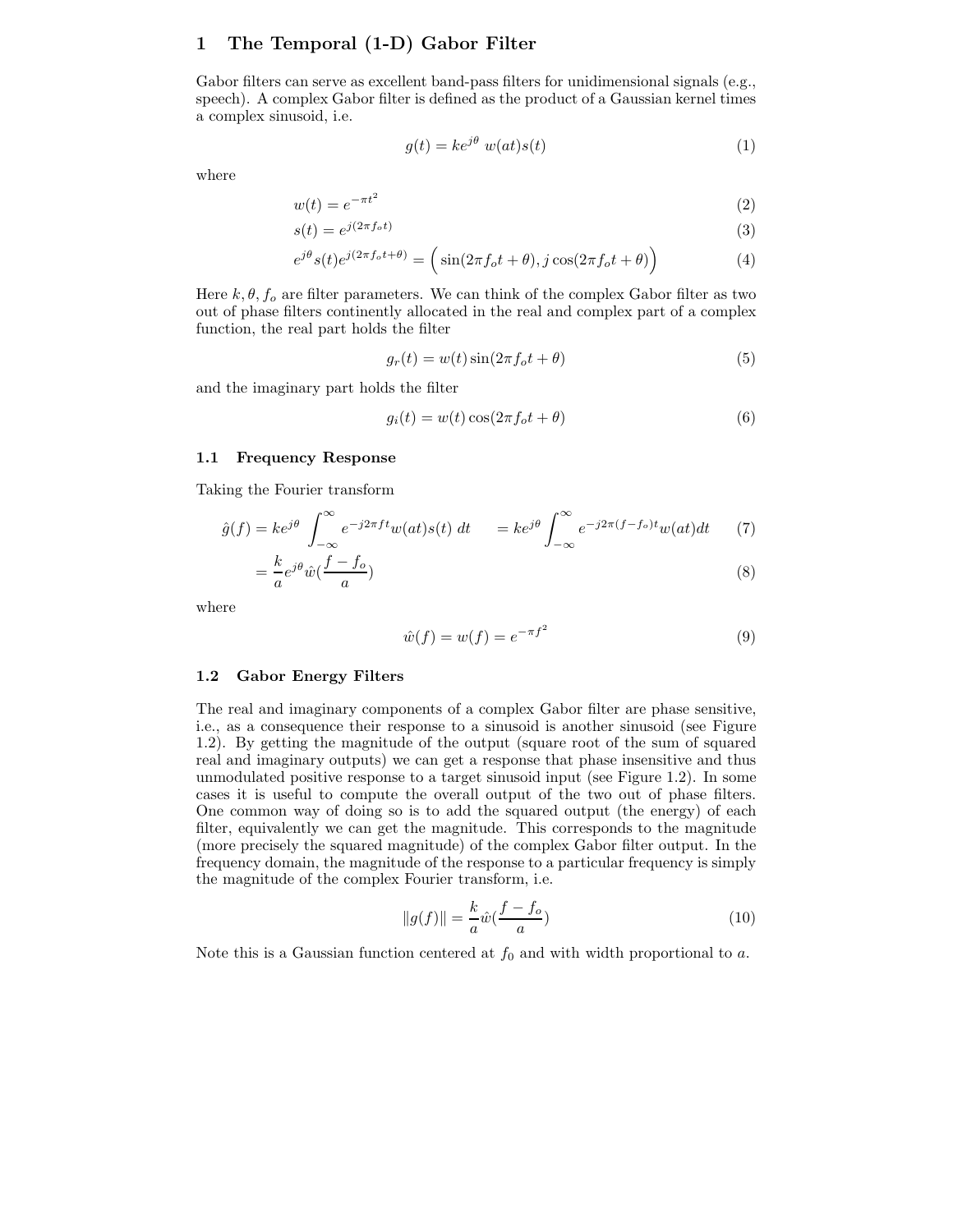

Figure 1: Top: An input signal. Second: Output of Gabor filter (cosine carrier). Third: Output of Gabor Filter in quadrature (sine carrier); Fourth: Output of Gabor Energy Filter

## 1.2.1 Bandwidth and Peak Response

Thus the peak filter response is at  $f_o.$  To get the half-magnitude bandwidth  $\Delta_f$ note

$$
\hat{w}\left(\frac{f - f_o}{a}\right) = e^{-\pi \frac{f - f_o}{a^2}} = 0.5\tag{11}
$$

Thus the half peak magnitude is achieved for

$$
f - f_o \pm \sqrt{a^2 \log 2\pi} = 0.4697 \ a \approx 0.5 \ a \tag{12}
$$

Thus the half-magnitude bandwidth is  $(2)(0.4697)a$  which is approximately equal to a. Thus a can be interpreted as the half-magnitude filter bandwidth.

#### 1.3 Eliminating the DC response

Depending on the value of  $f_o$  and  $a$  the filter may have a large DC response. A popular approach to get a zero DC response is to subtract the output of a low-pass Gaussian filter,

$$
h(t) = g(t) - c w(bt) = ke^{j\theta}w(at)s(t) - c w(bt)
$$
\n(13)

Thus

$$
\hat{h}(f) = \hat{g}(f) - \frac{c}{b}\hat{w}(\frac{f}{b})
$$
\n(14)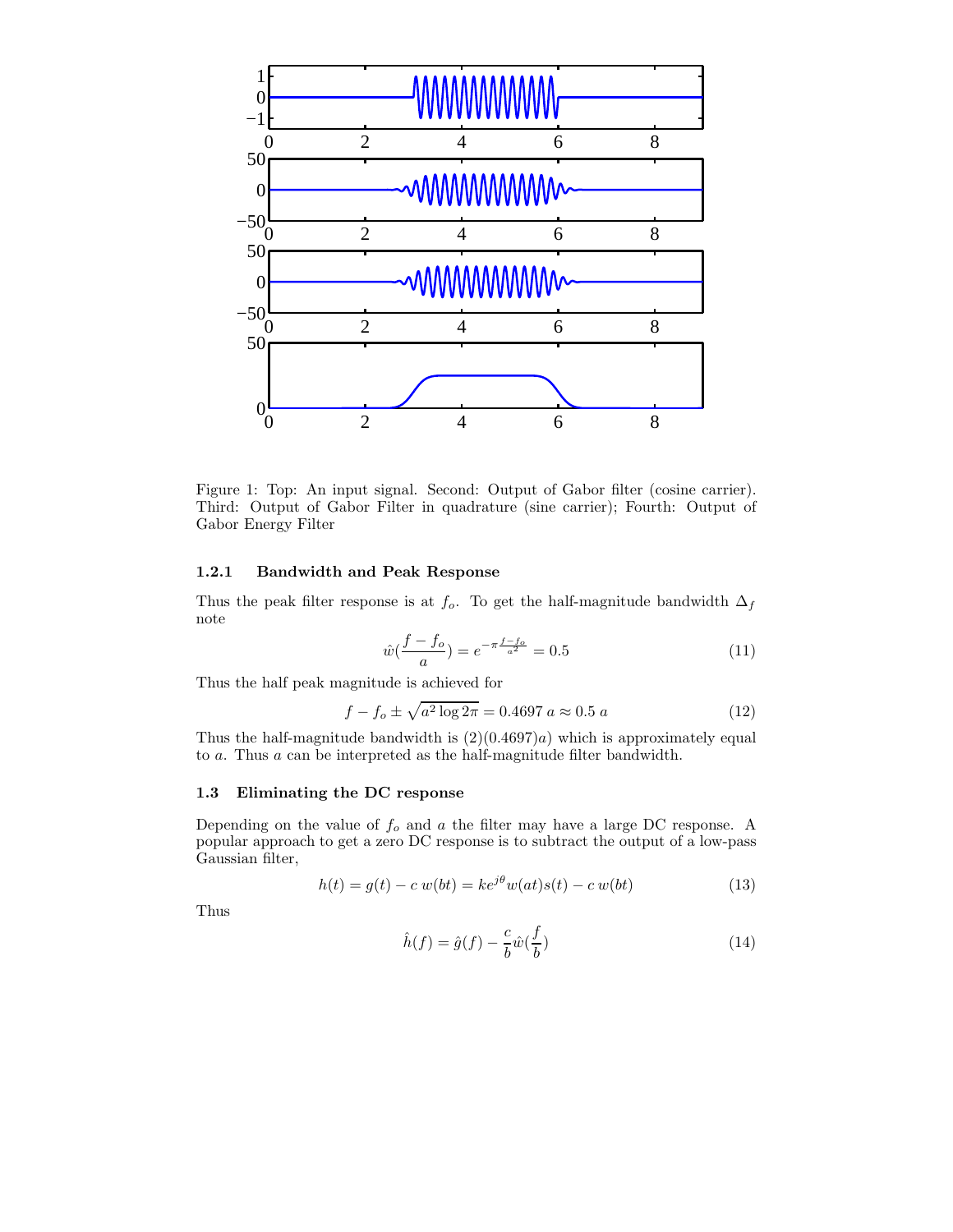To get a zero DC response we need

$$
\frac{c}{b}\hat{w}(0) = \hat{g}(0) \tag{15}
$$

$$
c = b\hat{g}(0) = b\frac{k}{a} e^{j\theta} \hat{w}(\frac{f_o}{a})
$$
\n(16)

where we used the fact that  $\hat{w}(f_o) = \hat{w}(-f_o)$  Thus,

$$
h(t) = g(t) - b \hat{g}(0) = ke^{j\theta} \left( w(at)s(t) - \frac{b}{a} \hat{w} \left( \frac{f_o}{a} \right) w(bt) \right)
$$
(17)

$$
\hat{h}(f) = \frac{k}{a}e^{j\theta} \left(\hat{w}\left(\frac{f-f_o}{a}\right) - \hat{w}\left(\frac{f_o}{a}\right)\hat{w}\left(\frac{f}{b}\right)\right) \tag{18}
$$

It is convenient, to let  $b = a$ , in which case

$$
h(t) = ke^{j\theta}w(at)\left(s(t) - \hat{w}(\frac{f_o}{a})\right)
$$
\n(19)

$$
h(f) = \frac{k}{a}e^{j\theta} \left(\hat{w}\left(\frac{f-f_o}{a}\right) - \hat{w}\left(\frac{f_o}{a}\right)\hat{w}\left(\frac{f}{a}\right)\right)
$$
(20)

# 2 The Spatial (2-D) Gabor Filter

Here is the formula of a complex Gabor function in space domain

$$
g(x,y) = s(x,y) w_r(x,y)
$$
\n
$$
(21)
$$

where  $s(x, y)$  is a complex sinusoid, known as the **carrier**, and  $w_r(x, y)$  is a 2-D Gaussian-shaped function, known as the envelope.

## 2.1 The complex sinusoid carrier

The complex sinusoid is defined as follows, $<sup>1</sup>$ </sup>

$$
s(x, y) = \exp\left(j\left(2\pi(u_0 x + v_0 y) + P\right)\right)
$$
\n(22)

where  $(u_0, v_0)$  and P define the spatial frequency and the phase of the sinusoid respectively.

We can think of this sinusoid as two separate real functions, conveniently allocated in the real and imaginary part of a complex function (see Figure 1).

<sup>&</sup>lt;sup>1</sup>An offset constant parameter for  $s(x, y)$  will be introduced later, to compensate the DC-component of this sinusoid. Refer to the appendix for detailed explanation.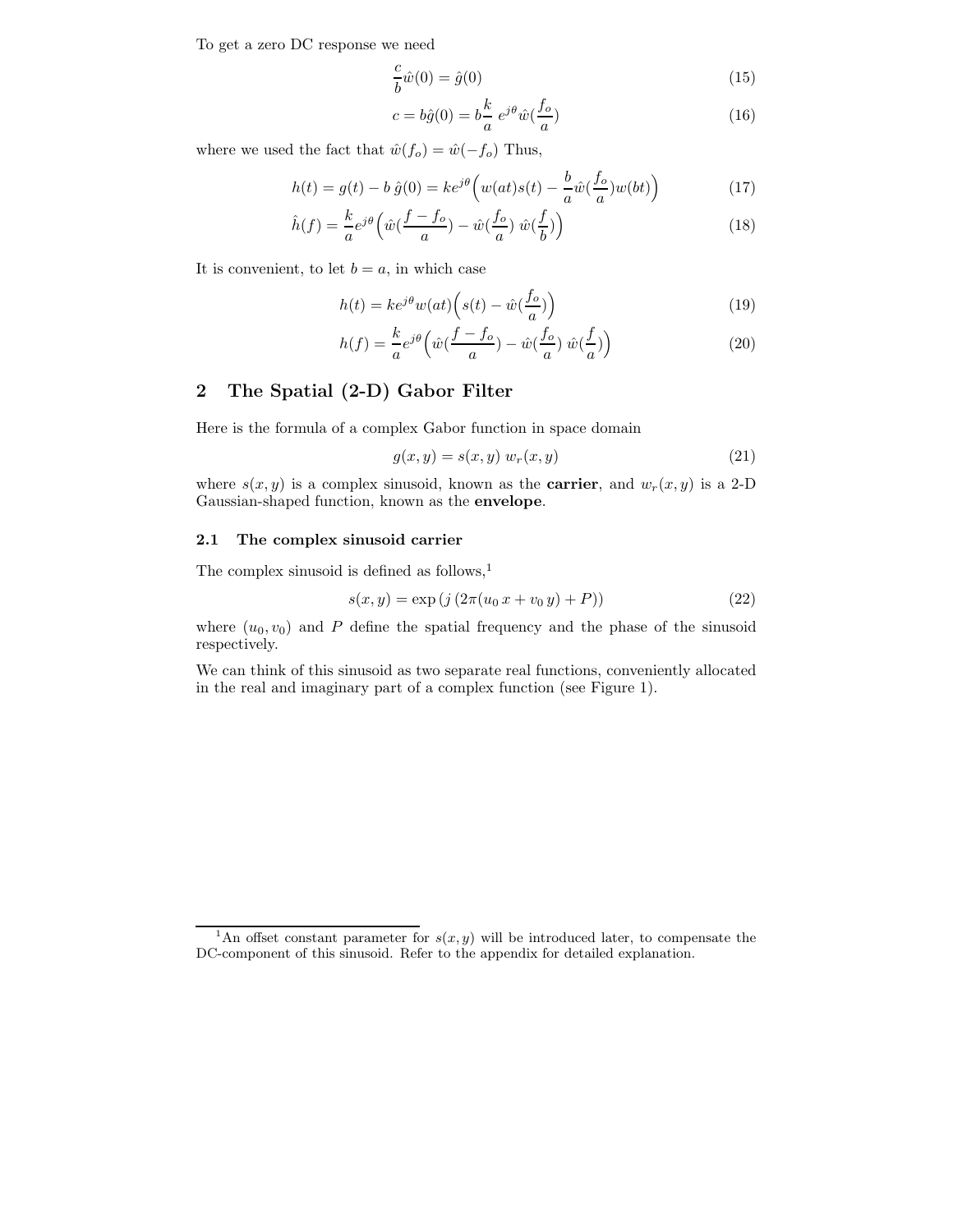

Figure 2: The real and imaginary parts of a complex sinusoid. The images are  $128 \times 128$  pixels. The parameters are:  $u_0 = v_0 = 1/80$  cycles/pixel,  $P = 0$  deg.

The real part and the imaginary part of this sinusoid are

$$
Re(s(x, y)) = cos(2\pi(u_0 x + v_0 y) + P)
$$
  
\n
$$
Im(s(x, y)) = sin(2\pi(u_0 x + v_0 y) + P)
$$
\n(23)

The parameters  $u_0$  and  $v_0$  define the spatial frequency of the sinusoid in Cartesian coordinates. This spatial frequency can also be expressed in polar coordinates as magnitude  $F_0$  and direction  $\omega_0$ :

$$
F_0 = \sqrt{u_0^2 + v_0^2}
$$
  
\n
$$
\omega_0 = \tan^{-1}\left(\frac{v_0}{u_0}\right)
$$
\n(24)

i.e.

$$
u_0 = F_0 \cos \omega_0 \tag{25}
$$

 $v_0 = F_0 \sin \omega_0$ Using this representation, the complex sinusoid is

$$
s(x, y) = \exp\left(j\left(2\pi F_0\left(x\cos\omega_0 + y\sin\omega_0\right) + P\right)\right)
$$
\n(26)

## 2.2 The Gaussian envelope

The Gaussian envelope looks as follows (see Figure 2):

$$
w_r(x,y) = K \exp\left(-\pi \left(a^2 \left(x - x_0\right)_r^2 + b^2 \left(y - y_0\right)_r^2\right)\right) \tag{27}
$$

where  $(x_0, y_0)$  is the peak of the function, a and b are scaling parameters<sup>2</sup> of the Gaussian, and the  $_r$  subscript stands for a rotation operation<sup>3</sup> such that

$$
(x - x_0)_r = (x - x_0) \cos \theta + (y - y_0) \sin \theta
$$
  
\n
$$
(y - y_0)_r = -(x - x_0) \sin \theta + (y - y_0) \cos \theta
$$
 (28)

<sup>&</sup>lt;sup>2</sup>Note that the Gaussian gets smaller in the space domain, if  $a$  and  $b$  get larger.

<sup>&</sup>lt;sup>3</sup>This rotation is clockwise, the inverse of the counterclockwise rotation of the ellipse.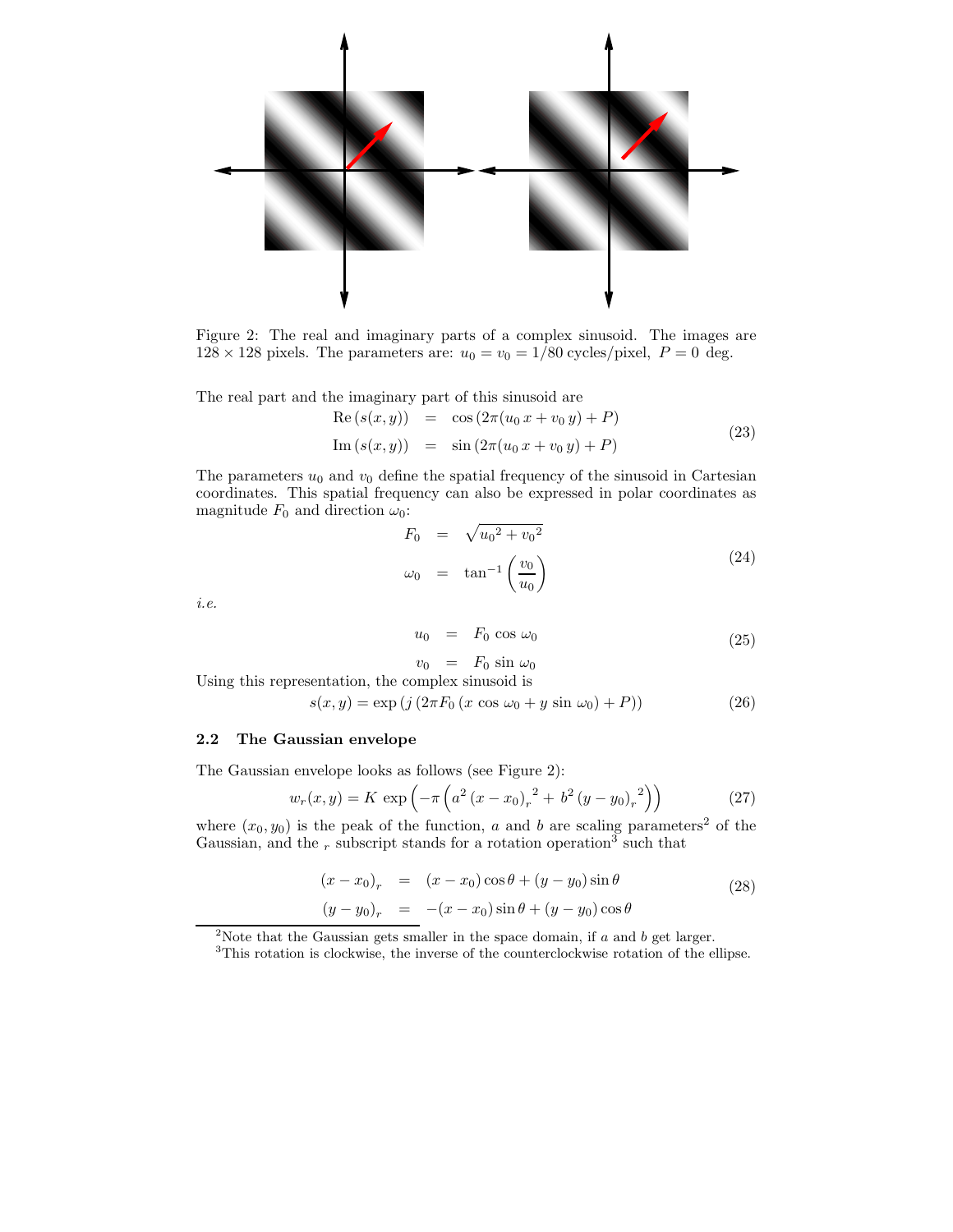

Figure 3: A Gaussian envelope. The image is  $128 \times 128$  pixels. The parameters are as follows:  $x_0 = y_0 = 0$ .  $a = 1/50$  pixels,  $b = 1/40$  pixels,  $\theta = -45$  deg.

# 2.3 The complex Gabor function

The complex Gabor function is defined by the following 9 parameters;

- $K$  : Scales the magnitude of the Gaussian envelope.
- $(a, b)$  : Scale the two axis of the Gaussian envelope.
- $\theta$  : Rotation angle of the Gaussian envelope.
- $(x_0, y_0)$  : Location of the peak of the Gaussian envelope.
- $(u_0, v_0)$  : Spatial frequencies of the sinusoid carrier in Cartesian coordinates. It can also be expressed in polar coordinates as  $(F_0, \omega_0)$ .
- $P$  : Phase of the sinusoid carrier.

Each complex Gabor consists of two functions in quadrature (out of phase by 90 degrees), conveniently located in the real and imaginary parts of a complex function.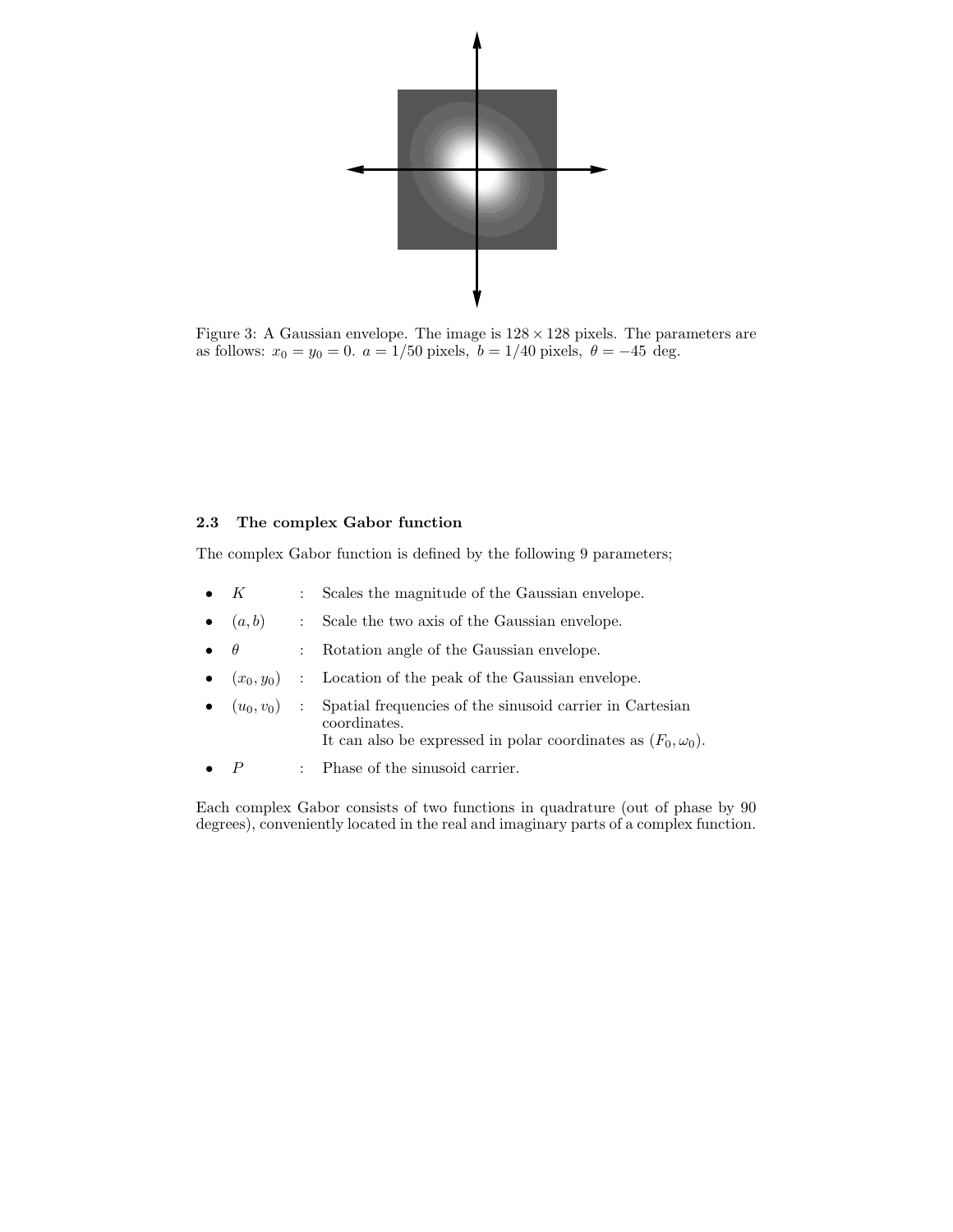

Figure 4: The real and imaginary parts of a complex Gabor function in space domain. The images are  $128 \times 128$  pixels. The parameters are as follows:  $x_0 = y_0 =$ 0,  $a = 1/50$  pixels,  $b = 1/40$  pixels,  $\theta = -45$  deg,  $F_0 = \sqrt{2}/80$  cycles/pixel,  $\omega_0 =$ 45 deg,  $P = 0$  deg.

Now we have the complex Gabor function in space domain<sup>4</sup> (see Figure 3):

$$
g(x,y) = K \exp\left(-\pi \left(a^2 (x - x_0)_r^2 + b^2 (y - y_0)_r^2\right)\right)
$$
  
 
$$
\exp\left(j \left(2\pi (u_0 x + v_0 y) + P\right)\right)
$$
 (29)

Or in polar coordinates,

$$
g(x,y) = K \exp\left(-\pi \left(a^2 (x - x_0)_r^2 + b^2 (y - y_0)_r^2\right)\right)
$$
  
 
$$
\exp\left(j \left(2\pi F_0 (x \cos \omega_0 + y \sin \omega_0) + P\right)\right)
$$
 (30)

<sup>&</sup>lt;sup>4</sup>In fact, there remains some DC component in this Gabor function. You have to compensate it to have the admissible Gabor function. Refer to the appendix.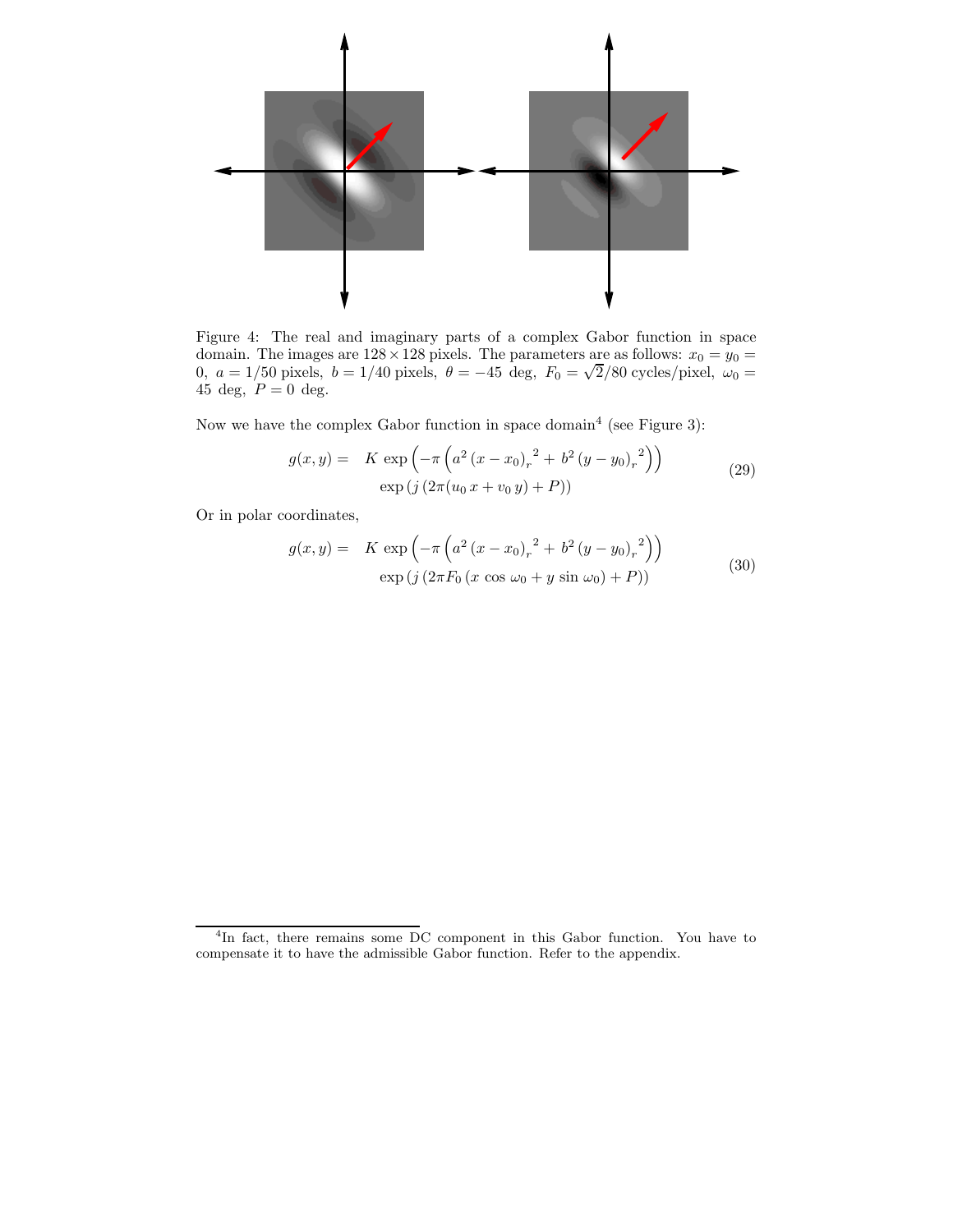

Figure 5: The Fourier transform of the Gabor filter. The peak response is at the spatial frequency of the complex sinusoid:  $u_p = v_p = 1/80$  cycles/pixel. The parameters are as follows:  $x_0 = y_0 = 0$ ,  $a = 1/50$  pixels,  $b = 1/40$  pixels,  $\theta =$  $-45 \text{ deg}, F_0 = \sqrt{2}/80 \text{ cycles/pixel}, \omega_0 = 45 \text{ deg}, P = 0 \text{ deg}.$ 

The 2-D Fourier transform of this  $Gabor<sup>5</sup>$  is as follows (see Figure 4):

$$
\hat{g}(u,v) = \frac{K}{ab} \exp\left(j\left(-2\pi\left(x_0\left(u-u_0\right)+y_0\left(v-v_0\right)\right)+P\right)\right) \exp\left(-\pi\left(\frac{\left(u-u_0\right)_r^2}{a^2}+\frac{\left(v-v_0\right)_r^2}{b^2}\right)\right)
$$
\n(31)

Or in polar coordinates,

$$
\text{Magnitude}(\hat{g}(u, v)) = \frac{K}{ab} \exp\left(-\pi \left(\frac{(u - u_0)_r^2}{a^2} + \frac{(v - v_0)_r^2}{b^2}\right)\right) \tag{32}
$$
\n
$$
\text{Phase}(\hat{g}(u, v)) = -2\pi (x_0 (u - u_0) + y_0 (v - v_0)) + P
$$

<sup>5</sup>Refer to the appendix for detailed explanation.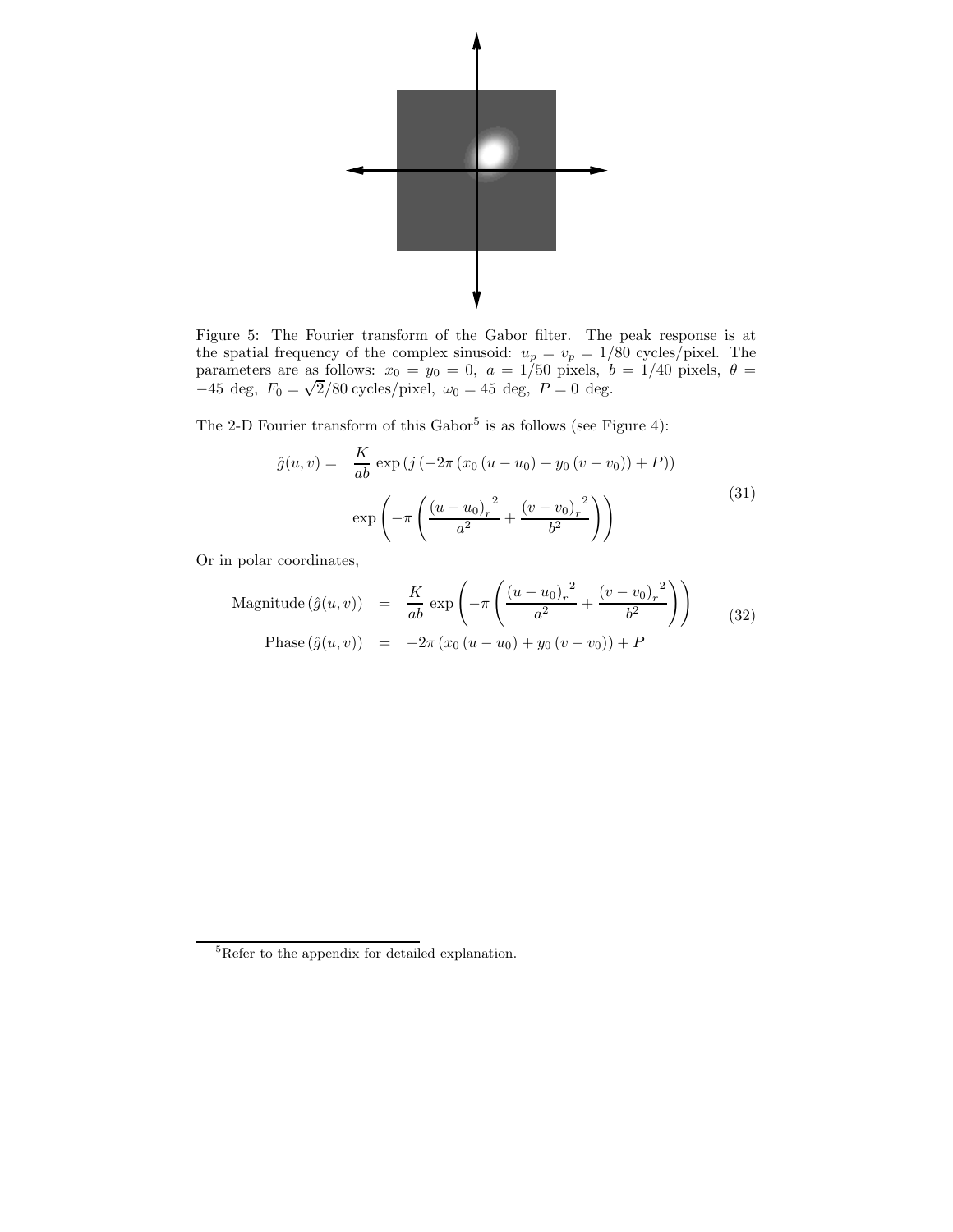# 3 Half-magnitude profile

The region of points, in frequency domain, with magnitude equal one-half the peak magnitude can be obtained as follows. Since the peak value is obtained for  $(u, v)$  =  $(u_0, v_0)$ , and the peak magnitude is  $K/ab$ , we just need to find the set of points  $(u, v)$  with magnitude  $K/2ab$ .

$$
\frac{1}{2}\frac{K}{ab} = \frac{K}{ab} \exp\left(-\pi \left(\frac{(u - u_0)_r^2}{a^2} + \frac{(v - v_0)_r^2}{b^2}\right)\right) \tag{33}
$$

or,

$$
-\log 2 = -\pi \left( \frac{(u - u_0)_r^2}{a^2} + \frac{(v - v_0)_r^2}{b^2} \right)
$$
 (34)

or equivalently,

$$
\left(\frac{(u-u_0)_r}{a C}\right)^2 + \left(\frac{(v-v_0)_r}{b C}\right)^2 = 1
$$
\nwhere  $C = \sqrt{\frac{\log 2}{\pi}} = 0.46971864 \approx 0.5$  (35)

Equation 35 is an ellipse centered at  $(u_0, v_0)$  rotated with an angle  $\theta$  with respect to the u axis. The main axis of the ellipse have length  $2 a C \approx a$  and  $2 b C \approx b$ respectively.

We will use the following convention: a is the length of the axis closer to  $\omega_0$ , and b is the length of the axis perpendicular to the main  $axis^6$  (See Figure 5).



Figure 6: Parameters of the Gabor kernel as reflected in the half-magnitude elliptic profile. Note that this is a figure in frequency domain.

# 4 Half-magnitude frequency and orientation bandwidths

Frequency and orientation bandwidths of neurons are commonly measured in terms of the half-magnitude responses. Let  $u_0, v_0$  the preferred spatial frequency of a neuron. In polar coordinates this spatial frequency can be expressed as  $F_0$  and  $\omega_0$ .

 ${}^{6}$ More precisely a and b are 1.06 times the length of the respective axis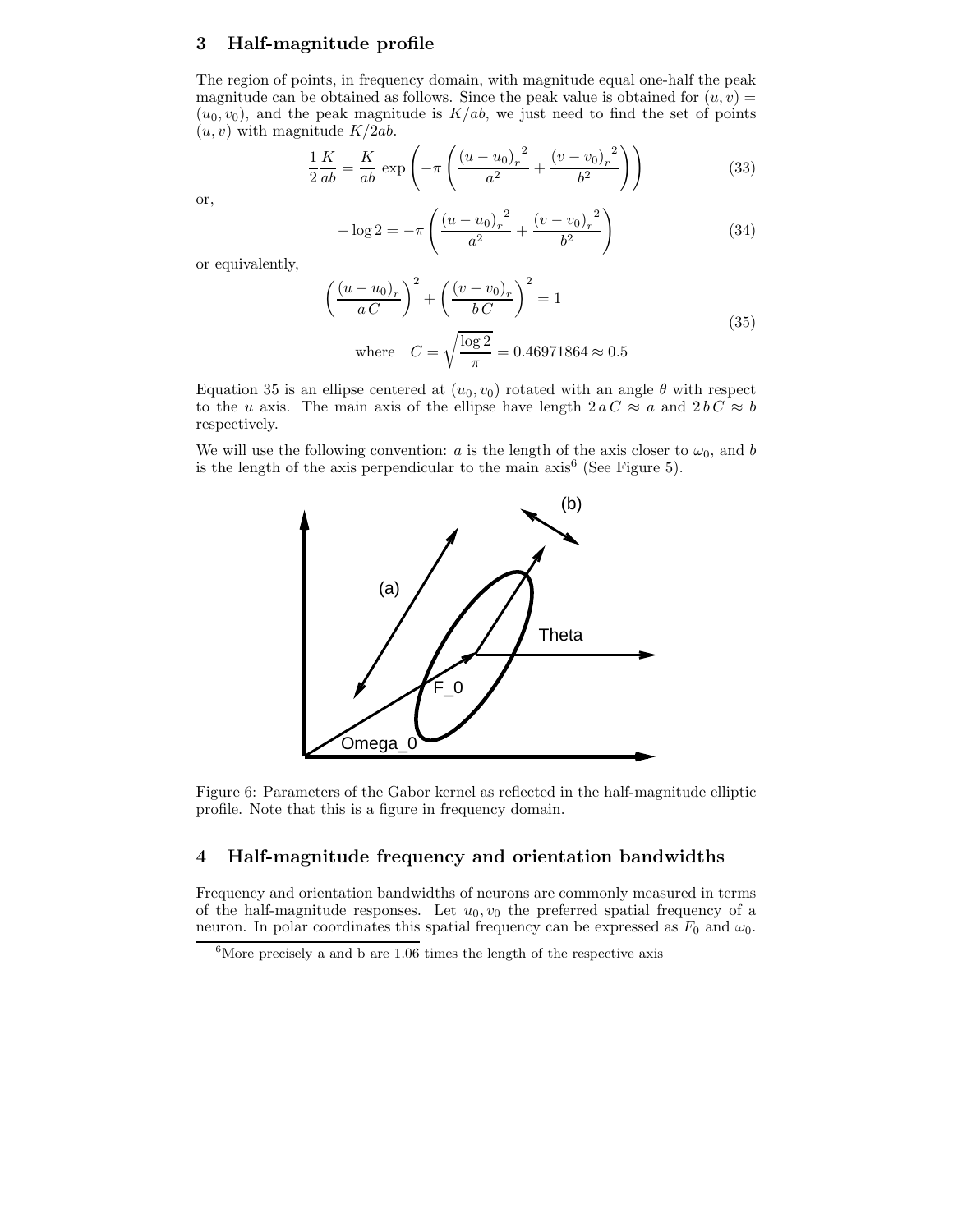To find the half-magnitude frequency bandwidth, we probe the neuron with sinusoid images of orientation  $\omega_0$  and different spatial frequency magnitudes F. We increase  $F$  with respect to  $F_0$  until the magnitude of the response is half the magnitude at  $(F_0, \omega_0)$ . Let's call that value  $F_{\text{max}}$ . We then decrease F with respect to  $F_0$ until the magnitude of the response is half the response at  $(F_0, \omega_0)$ . Call that  $F_{\text{min}}$ . Half-magnitude frequency bandwidth is defined as follows:

$$
\Delta F_{1/2} = F_{\text{max}} - F_{\text{min}} \tag{36}
$$

or, when measured in octaves,<sup>7</sup>

$$
\Delta F_{1/2} = \log_2 \left( F_{\text{max}} / F_{\text{min}} \right) \tag{37}
$$

Half-magnitude orientation bandwidth is obtained following the same procedure but playing with the orientation  $\omega$  instead of the frequency magnitude  $F$ .

$$
\Delta\omega_{1/2} = \omega_{\text{max}} - \omega_{\text{min}} \tag{38}
$$

In Gabor functions with  $\theta_0 \approx \omega_0$  the frequency bandwidth can be obtained as follows (See Figure 6)

$$
\Delta F_{1/2} = 2 a C \approx a \tag{39}
$$

and the orientation bandwidth can be approximated as follows (see Figure 6)

$$
\Delta \omega_{1/2} \approx 2 \tan^{-1} \left( \frac{b \, C}{F_0} \right) \tag{40}
$$



Figure 7: A half-magnitude profile and its relationship to the orientation and frequency bandwidths.

<sup>&</sup>lt;sup>7</sup>Octave is a unit used for shown the ratio, as an index of 2. k octaves  $= 2^k \times 100.0\%$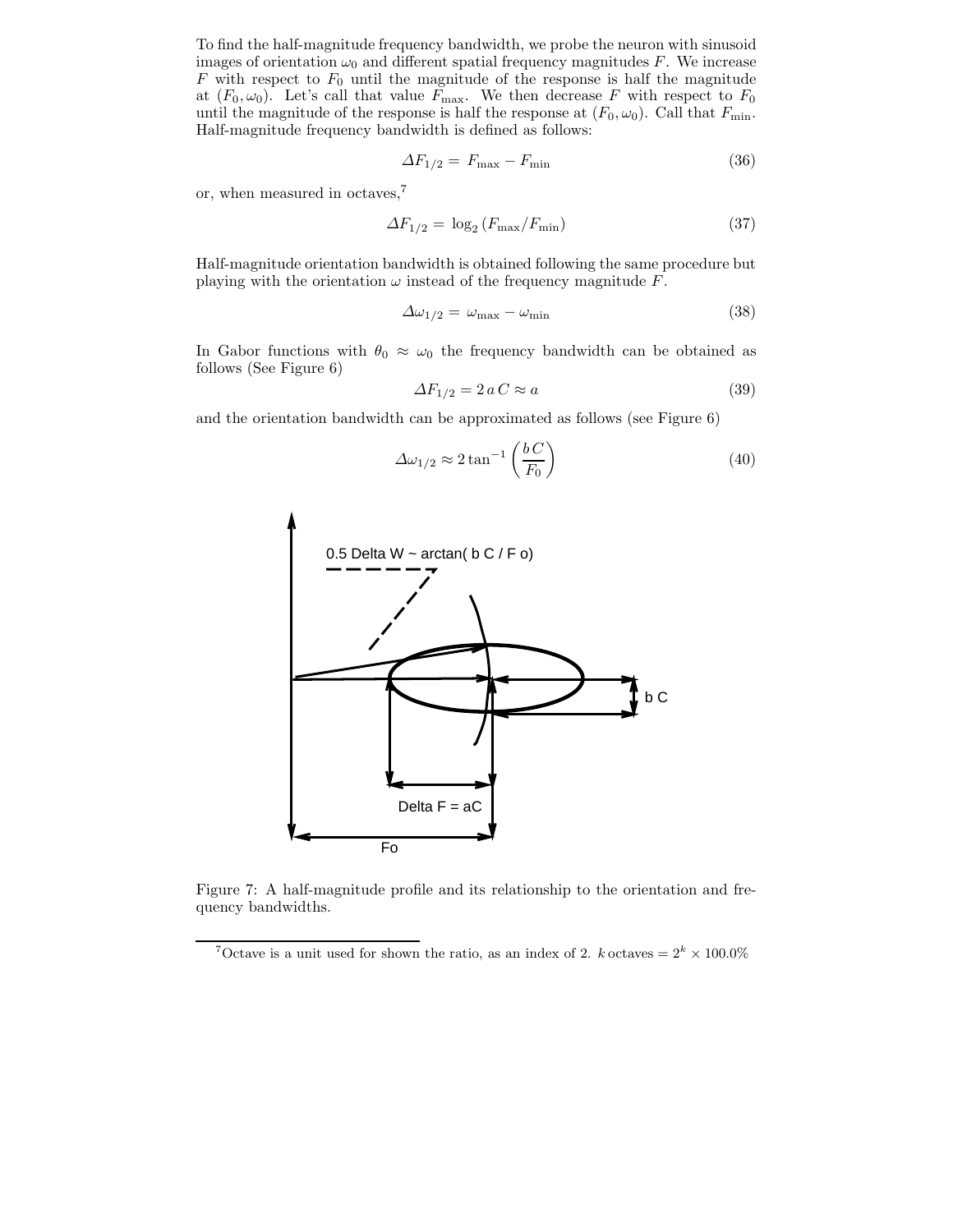## 5 Effective spread and rms spread

The rms (which stands for root mean squares) length, rms width, and rms area of a 2-D function are defined in terms of their first and second moments:

The moments of a complex function  $g(x, y)$  are defined by converting the function into a probability density (which must be always positive and integrates to 1.0) and then calculating the standard first and second moments.

A common way to achieve this is as follows:

From the function  $g(x, y)$  we construct the following probability density

$$
f(x,y) = \frac{1}{Z} |g(x,y)|^2
$$
 (41)

where  $|g(x, y)|^2$  is the squared magnitude of the signal, which is always positive, and Z guarantees that  $f(x, y)$  integrates to 1.0, *i.e.* 

$$
Z = \int_{-\infty}^{+\infty} \int_{-\infty}^{+\infty} |g(x, y)|^2 dx dy
$$
 (42)

Once we have defined a probability density function, the standard statistical measures of location and scale follow.

$$
\mu_X = E_X(x) = \int \int f(x, y) \, x \, dx dy \tag{43}
$$

$$
\sigma_X^2 = E_X\left(\left(x - \mu_X\right)^2\right) = \int \int f(x, y) \left(x - \mu_X\right)^2 dx dy \tag{44}
$$

with similar equations for  $\mu_Y$  and  $\sigma_Y^2$ .

$$
\mu_Y = E_Y(y) = \int \int f(x, y) y \, dx dy \tag{45}
$$

$$
\sigma_Y^2 = E_Y \left( \left( y - \mu_Y \right)^2 \right) = \int \int f(x, y) \left( y - \mu_Y \right)^2 dx dy \tag{46}
$$

And,

$$
\sigma_{XY} = E_{XY} ((x - \mu_X)(y - \mu_Y)) = \int \int f(x, y) (x - \mu_X)(y - \mu_Y) dx dy \qquad (47)
$$

The rms width and length are defined as the  $\sigma_X$  and  $\sigma_Y$  of a rotated version of  $f(x, y)$  so that the covariance  $\sigma_{XY}$  of the rotated distribution be zero.

Let  $X_r, Y_r$  represent the rotated variables for which the covariance is zero, the rms length and width are

$$
\Delta X_{\rm rms} = \sqrt{\sigma_{X_r}^2} \tag{48}
$$

$$
\Delta Y_{\rm rms} = \sqrt{\sigma_{Y_r}^2} \tag{49}
$$

Similar definitions can be obtained also in the frequency domain, by working with the Fourier transform of the original complex function.

$$
\Delta U_{\rm rms} = \sqrt{\sigma_{U_r}^2} \tag{50}
$$

$$
\Delta V_{\rm rms} = \sqrt{\sigma_{V_r}^2} \tag{51}
$$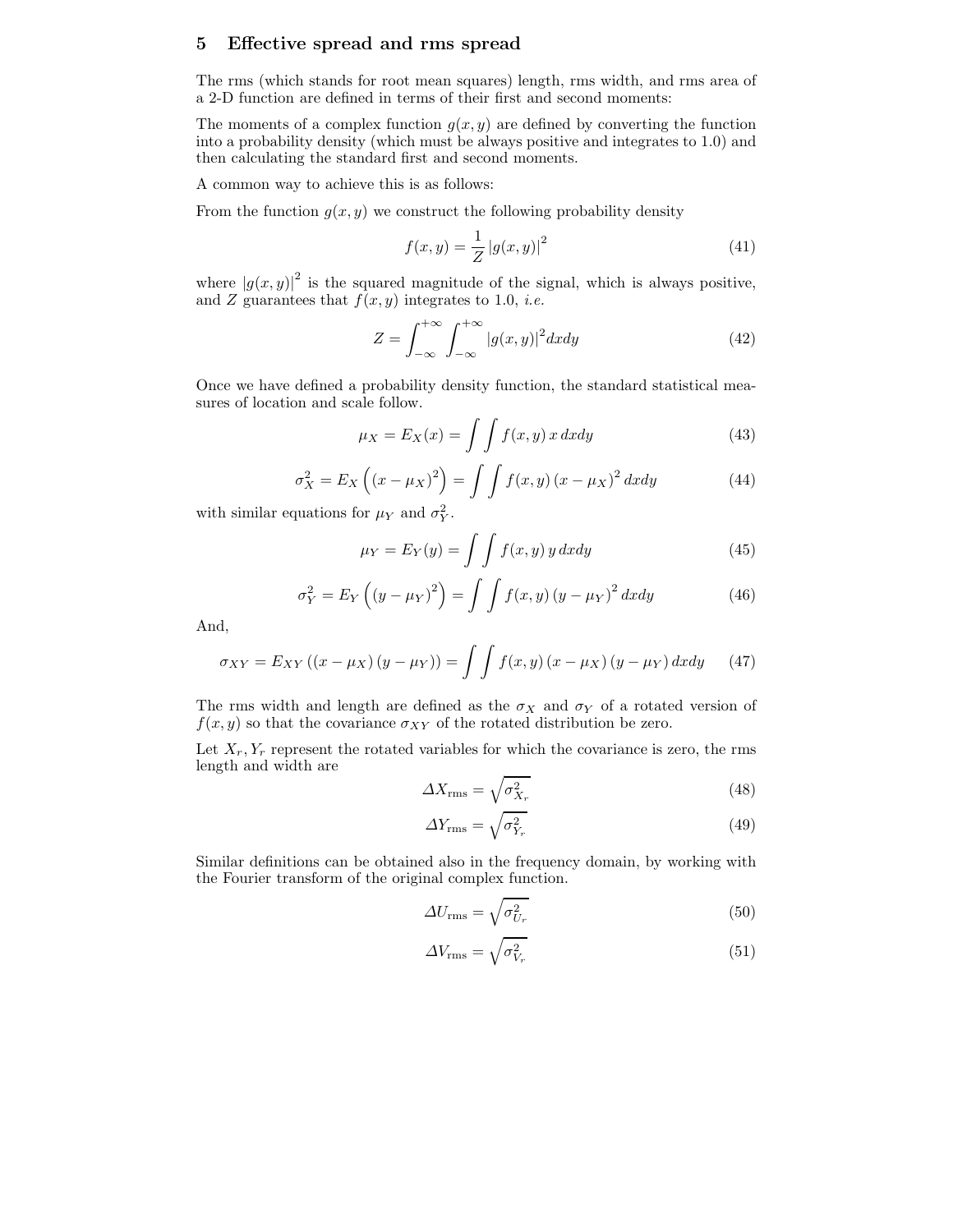The rms area in the space and frequency domains are defined as follows:

$$
Area (XY)_{rms} = (\Delta X_{rms}) (\Delta Y_{rms})
$$
\n(52)

$$
Area (UV)_{rms} = (\Delta U_{rms}) (\Delta V_{rms})
$$
\n(53)

Some papers work with what are known as effective length, width and areas. They are simply the rms measures multiplied by  $\sqrt{2\pi}$ 

$$
\Delta X_{\text{eff}} = \sqrt{2\pi} \,\Delta X_{\text{rms}} \tag{54}
$$

and so on.

It can be shown that the following relationships hold on any 2D function with finite moments

$$
\left(\Delta X_{\rm rms}\right)\left(\Delta U_{\rm rms}\right) \ge \frac{1}{4\pi} \tag{55}
$$

$$
\left(\Delta Y_{\rm rms}\right)\left(\Delta V_{\rm rms}\right) \ge \frac{1}{4\pi} \tag{56}
$$

and

$$
\text{Area}\,(XY)_{\text{rms}}\,\text{Area}\,(UV)_{\text{rms}} \ge \frac{1}{16\pi^2} \tag{57}
$$

It is easy to verify that the Gabor complex function achieves the lower limits of the uncertainty relations. For a given area in the space domain it provides the maximum possible resolution in the frequency domain, and vice-versa.

It can be shown that the rms width and lengths of Gabor functions are as follows:

$$
\Delta U_{\rm rms} = \frac{a}{2\sqrt{\pi}}\tag{58}
$$

$$
\Delta V_{\rm rms} = \frac{b}{2\sqrt{\pi}}\tag{59}
$$

Tow see why, simply consider that the probability density associated with the Gabor function  $f(x, y) = \frac{1}{Z} |g(x, y)|^2$  is Gaussian

$$
|\hat{g}(u,v)|^2 = \exp(-2\pi(\frac{u^2}{a^2} + \frac{v^2}{b^2}))
$$
\n(60)

with variances equal to  $\Delta U_{\rm rms}^2$  and  $\Delta V_{\rm rms}^2$ .

Moreover, from the uncertainty relations,

$$
\Delta X_{\rm rms} = \frac{1}{2a\sqrt{\pi}}\tag{61}
$$

$$
\Delta Y_{\rm rms} = \frac{1}{2b\sqrt{\pi}}\tag{62}
$$

# 6 Gabor functions as models of simple cell receptive fields

Jones and Palmer (1987) showed that the real part of complex Gabor functions fit very well the receptive field weight functions found in simple cells in cat striate cortex.

Here are some useful pieces information for designing biologically inspired Gabor filters.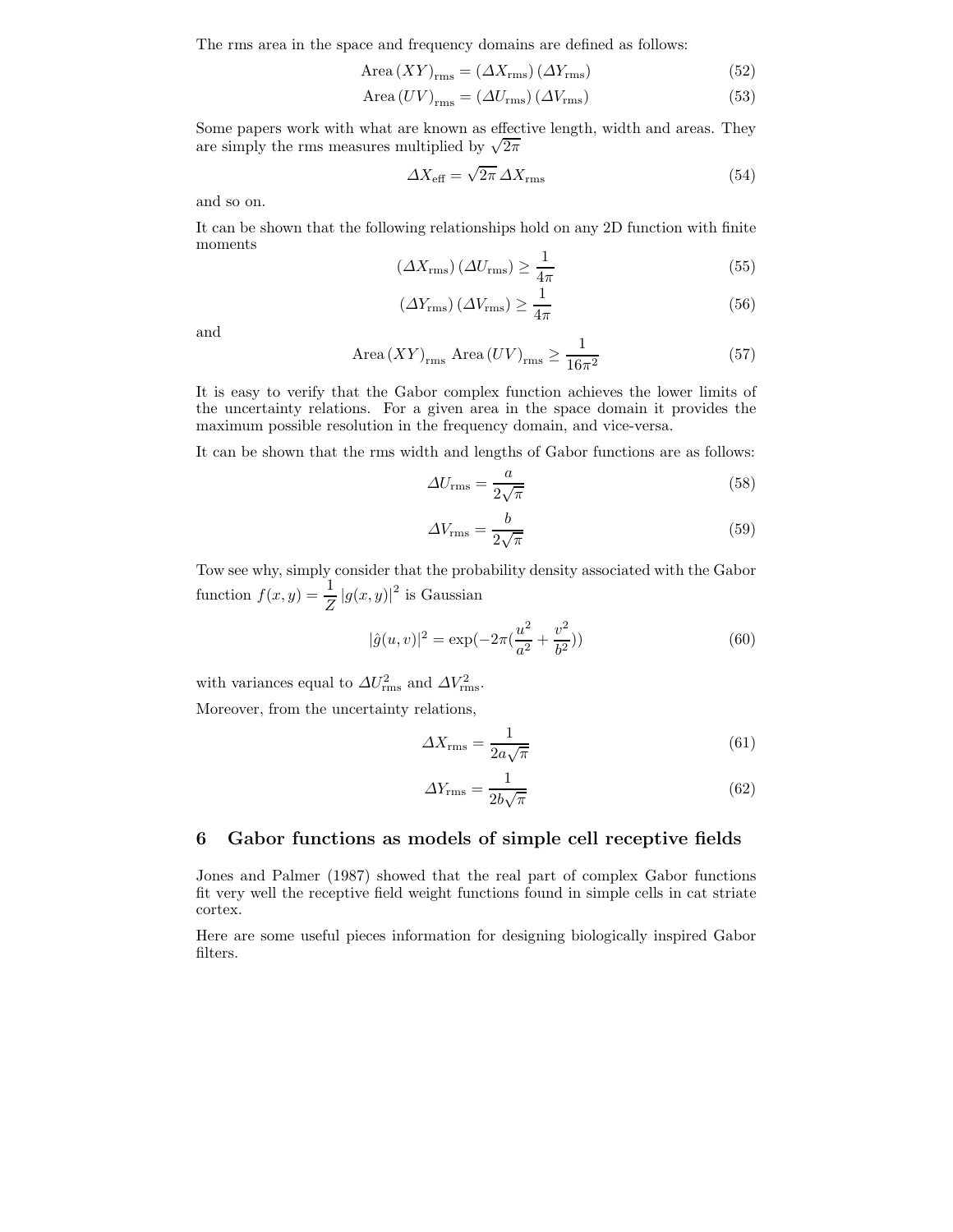- To a first approximation the orientation of the Gaussian envelop  $\omega_0$  can be modeled as being equivalent to the orientation of the carrier.<sup>8</sup>  $\theta_0 = \omega_0$ . The actual absolute deviations between  $\theta_0$  and  $\omega_0$  have a Median of about 10 degrees (see Jones and Palmer, 1987, p. 1249).
- In macaque V1, most cells have a half magnitude spatial frequency bandwidth between 1 and 1.5 octaves. The median is about 1.4 octaves (see De Valois et al., 1982a, p. 551).
- In macaque V1, the range of half-magnitude orientation bandwidths among cells is very large: From 8 degrees to the most narrowly tuned. At the other end there were cells with no orientation selectivity at all. (see De Valois et al., 1982b, p. 535 and 541) reports the following statistics for the orientation bandwidth: mean  $= 65$  degrees, median  $= 42$  degrees, mode  $=$ 30 degrees. However they point out that others have reported significantly larger numbers. For example () reports a 71 % from max median bandwidth of 38.5 degrees. This would correspond to a median half magnitude bandwidth of 66 degrees. The median bandwidth of simple cells in the cat is a bit smaller than in the macaque, with a typical median half magnitude orientation bandwidth of 30 degrees (see De Valois et al., 1982b, p. 535 and 541).
- In macaque V1 the peak frequencies range from as low as 0.5 cycles per degree of visual angle, to as large as 15 cycles per degree of visual angle. Mean values are 2.7 cycles per degree for cells mapping into the parafoveal and 4.25 cycles per degree for cells mapping into the fovea.
- The spatial frequency bandwidth (in octaves) tends to be a bit larger for cells with low peak frequency than for cells with large peak frequency. For example, the median half magnitude bandwidth of cells tuned to frequencies higher than 5 cycles/degree is 1.2 octaves, whereas the median for cells tuned to frequencies smaller than 2 cycles/degree is 1.7 octaves. (see De Valois et al., 1982a, p. 552).
- Orientation selective simple cells in V1 show minimum response at about 30 to 40 degrees away from the optimal orientation, not at 90 degrees away from the optimal orientation (see De Valois et al., 1982b, p. 539).
- The spiking rate of simple cells neurons in macaque V1 is between close to 0 Hz, at rest, to about 120 Hz, when maximally excited (see De Valois et al., 1982a, p. 547).
- In the area mapping the fovea, there are more kernels oriented vertically and horizontally than oriented diagonally (about 3 to 2). (see De Valois et al., 1982b, p. 537).
- Pairs of adjacent simple cells in the visual cortex of the cat are in quadrature (Pollen and Ronner, 1981). We can then put these two cells in the real and imaginary parts of a complex function and treat them as a complex Gabor receptive field.

# 7 Gabor functions for spatial frequency filtering

Consider a massive set of simple cell neurons with Gabor kernel functions with equal parameters except for the location parameters  $(x_0, y_0)$ . Let all these neurons be distributed uniformly about the foveal field. Each point in the foveal field contains

<sup>8</sup> domain. Note that the long axis in the frequency domain becomes the short axis in the space domain. Don't get confused!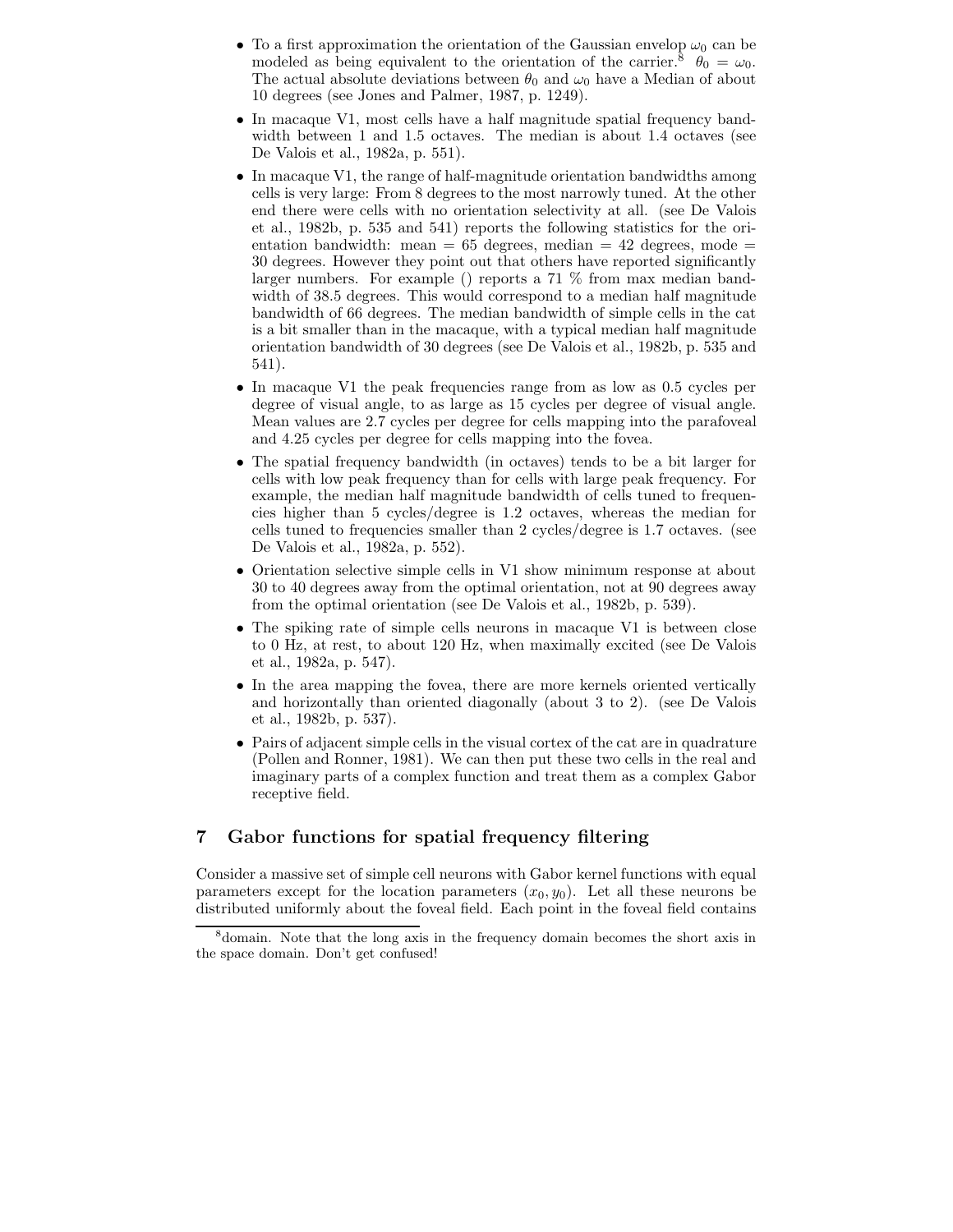at least two neurons in quadrature. We can model the operation of such a set of neurons as a convolution operation (assuming a continuous and uniform distribution of filters in all the foveal locations). Since convolution in space domain is product in frequency domain, the set of Gabor functions work as bandpass frequency filters of the foveal image. The peak frequency is controlled by the spatial frequency of the sinusoid carrier  $(u_0, v_0)$ . The half-magnitude region is controlled by the rotation  $\theta$ and scale parameters a, b, of the Gaussian envelope.

# 8 Energy filtering

A quadrature pair (or a Hilbert Transform pair) is a set of two linear operators with the same amplitude response but phase responses shifted by 90 degrees. Strictly speaking sine and cosine Gabor operators are not quadrature pairs because cosine phase Gabors have some DC response, whereas sine gabors do not. However, one can have quadrature Gabor pairs that look very much like sine/cosine pairs. Thus the sine and cosine Gabor pair is commonly refered to as a quadrature pair.

A system that sums the square of the outputs of a quadrature pair is called an energy mechanism (Adelson and Bergen, 1985). Energy mechanisms have unmodulated responses to drifting sinusoids.

Complex cells in V1 are commonly modeled as energy mechanisms since they are unmodulated by drifting sinusoids. Simple cells respond to a drifting sinusoid with a half-wave rectified analog of the signal, suggesting that the cells are linear up to rectification. Complex cells respond to a drifting sinusoid in an unmodulated way, as a maintained discharge. Movshon et al. (1987) showed that complex receptive fields are composed of subunits. The subunits of model complex cells are model simple cells with identical amplitude response. Emerson et al. (1992) have shown that behavior of complex cell to stimuli made of pairs of bars flashed in sequence is consist with an energy mechanism.

# 9 Contrast Normalization

Morrone et al. (1982) have shown that stimuli presented at orientations orthogonal to the optimal orientation inhibit simple cells activity. (De Valois et al., 1982a) have shown similar inhibitory effect between frequency bands. These inhibitory effects may play a serve as a gain control (or contrast normalization) mechanism. Heeger (1991) proposes the following model of gain control in complex cells: The amplitude response of each energy mechanism is divided by the total energy at all orientations and nearby spatial frequencies:

$$
\bar{E}_i = \frac{E_i}{\kappa + \sum_j E_j} \tag{63}
$$

where  $\kappa$  is a positive constant to avoid zero denominators.

# 10 Functional Interpretations

Section in preparation:

- minimizes number of neurons needed to achieve a desired frequency resolution.
- spatially and frequency localized.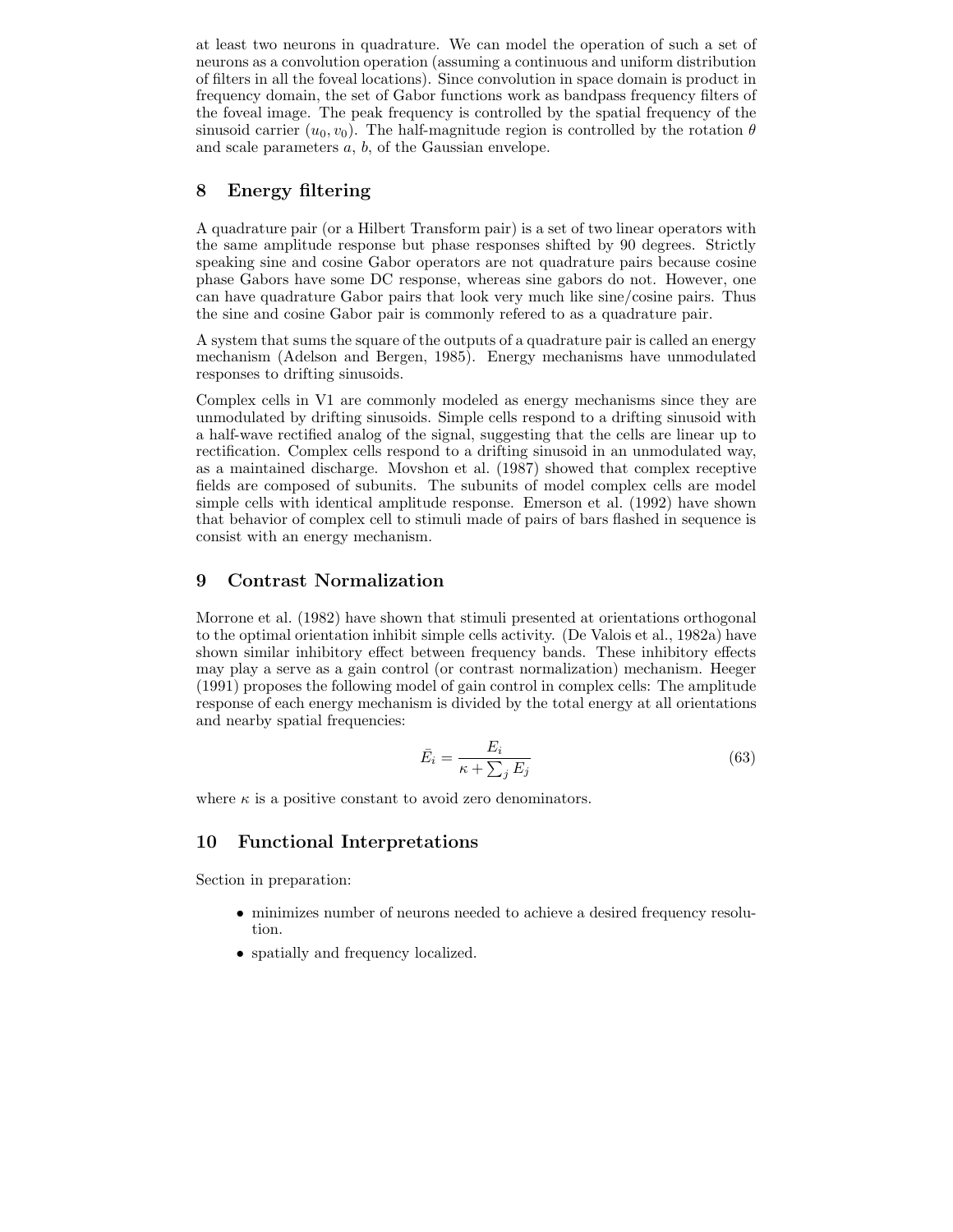- matched to "logons" likely to occur in images.
- for natural images the Gabor representation is more sparse than the  $\delta$ (pixel) representation and than the DOG representation.

# 11 Constructing an idealized V1

Here we propose a way to construct a biologically inspired Gabor filter bank.

- The orientation of the complex sinusoid carrier and the Gaussian envelope are the same:  $\omega_0 = \theta$ . This is just an approximation. The actual median absolute deviation between  $\omega_0$  and  $\theta$  is about 10 degrees.
- We will assume that the he half-magnitude frequency bandwidth, when measured in octaves, is constant and equal to 1.4 cycles per degree for all neurons. This is just an approximation. We know that neurons tuned to low spatial frequencies have larger bandwidth (median 1.7) and neurons tuned to high spatial frequencies have smaller bandwidth (median 1.2). In addition there is a significant range in bandwidths (bulk of the neurons have bandwidths between 1 and 1.5 octaves) that will not be addressed by the proposed model.
- We will assume that the half-magnitude orientation bandwidth is constant and equal to 40 degrees for all neurons (median value reported by (De Valois et al., 1982b). This is just an approximation since the actual range observed in simple cells is very large, going from 10 degrees to no orientation selectivity at all. Given this wide range in the distribution it is not surprising that other median bandwidth values have been reported in the literature, ranging from a reported median of about 30 degrees to a reported median of about 60 degrees (De Valois et al., 1982b).
- From the three constrained above, we will soon derive that all the filter kernels shall have a aspect ratio of about 1.24, i.e.,  $a/b \approx 1.24$ .
- In addition, to facilitate the design we will design our filter bank so that the half-magnitude contour of a frequency band coincides with the lower contour of the next frequency band.

From these assumptions above, we can derive the relationship between the parameters  $F_0$ , a and b.

From equations 37 and 39, we know that the frequency bandwidth in octaves is

$$
\Delta F_{1/2} = \log_2 \frac{F_0 + aC}{F_0 - aC}
$$
  
where  $C = \sqrt{\frac{\log 2}{\pi}} = 0.46971864 \approx 0.5$  (64)

Thus,

$$
a = F_0 \frac{K_a}{C} \tag{65}
$$

where

$$
K_a = \frac{2^{\Delta F} - 1}{2^{\Delta F} + 1} \tag{66}
$$

With respect to the orientation bandwidth, equation 40 tells us that

$$
\tan\left(\frac{1}{2}\Delta\omega\right) = \frac{bC}{F_0} \tag{67}
$$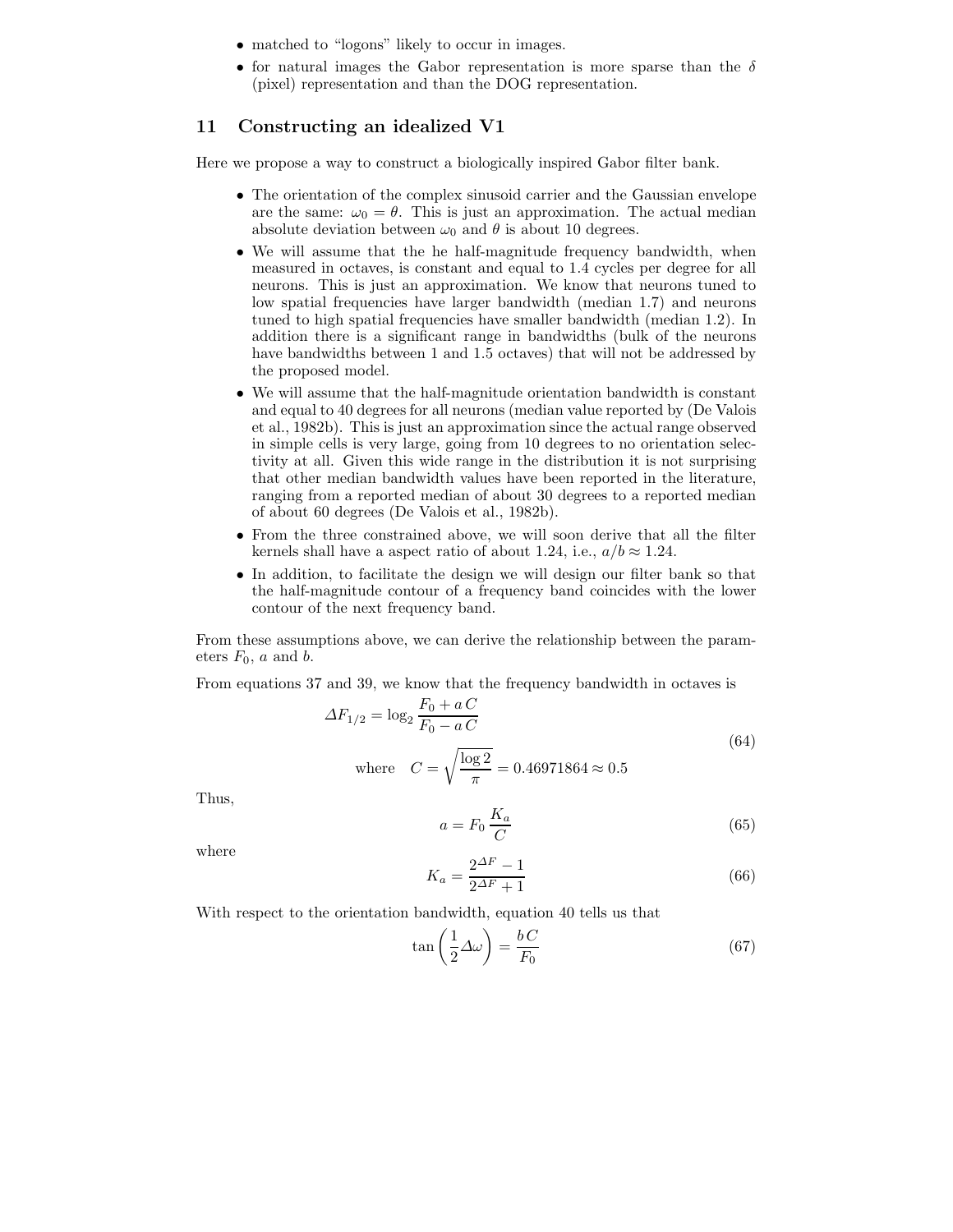Thus,

$$
b = F_0 \frac{K_b}{C} \tag{68}
$$

where

$$
K_b = \tan\left(\frac{1}{2}\Delta\omega\right) \tag{69}
$$

Therefore, in this model the aspect ratio of  $a$  and  $b$  is constant:

$$
\lambda = \frac{a}{b} = \frac{K_a}{K_b} \tag{70}
$$

Moreover, from equation 39

$$
\frac{1}{2}\Delta F = aC = F_0 K_a \tag{71}
$$

We can now locate our frequency peaks such that the upper half-magnitude contour of one channel coincides with the lower half-magnitude contour of the the next channel.

Let  $\mu_i$  signify the peak frequency of the  $i^{th}$  band, We know  $F_{\text{max}}$  for band i is

$$
F_{\text{max}}^i = \mu_i + \frac{1}{2}\Delta F_i = \mu_i + \mu_i K_a = \mu_i (1 + K_a)
$$
\n(72)

and  $F_{\text{min}}$  for band  $i + 1$  is

$$
F_{\text{max}}^{i+1} = \mu_{i+1} - \frac{1}{2}\Delta F_{i+1} = \mu_{i+1} - \mu_{i+1} K_a = \mu_{i+1} (1 - K_a)
$$
 (73)

We want these two values to coincide, therefore

$$
\mu_{i+1} = \mu_i \frac{1 + K_a}{1 - K_a} \tag{74}
$$

Thus, the peak frequencies follow a geometric series

$$
\mu_i = \mu_1 R^{i-1} \tag{75}
$$

where

$$
R = \frac{1 + K_a}{1 - K_a} \tag{76}
$$

## 11.1 Example

If we use the standard values for simple cell median of the half magnitude bandwidths from macaque striate cortex:

- $\Delta F = 1.4$  octaves.
- $\Delta \omega = 40$  degrees.

Then,

$$
K_a = \frac{2^{\Delta F} - 1}{2^{\Delta F} + 1} = 0.45040\tag{77}
$$

$$
K_b = \tan\left(\frac{1}{2}\Delta\omega\right) = 0.36397\tag{78}
$$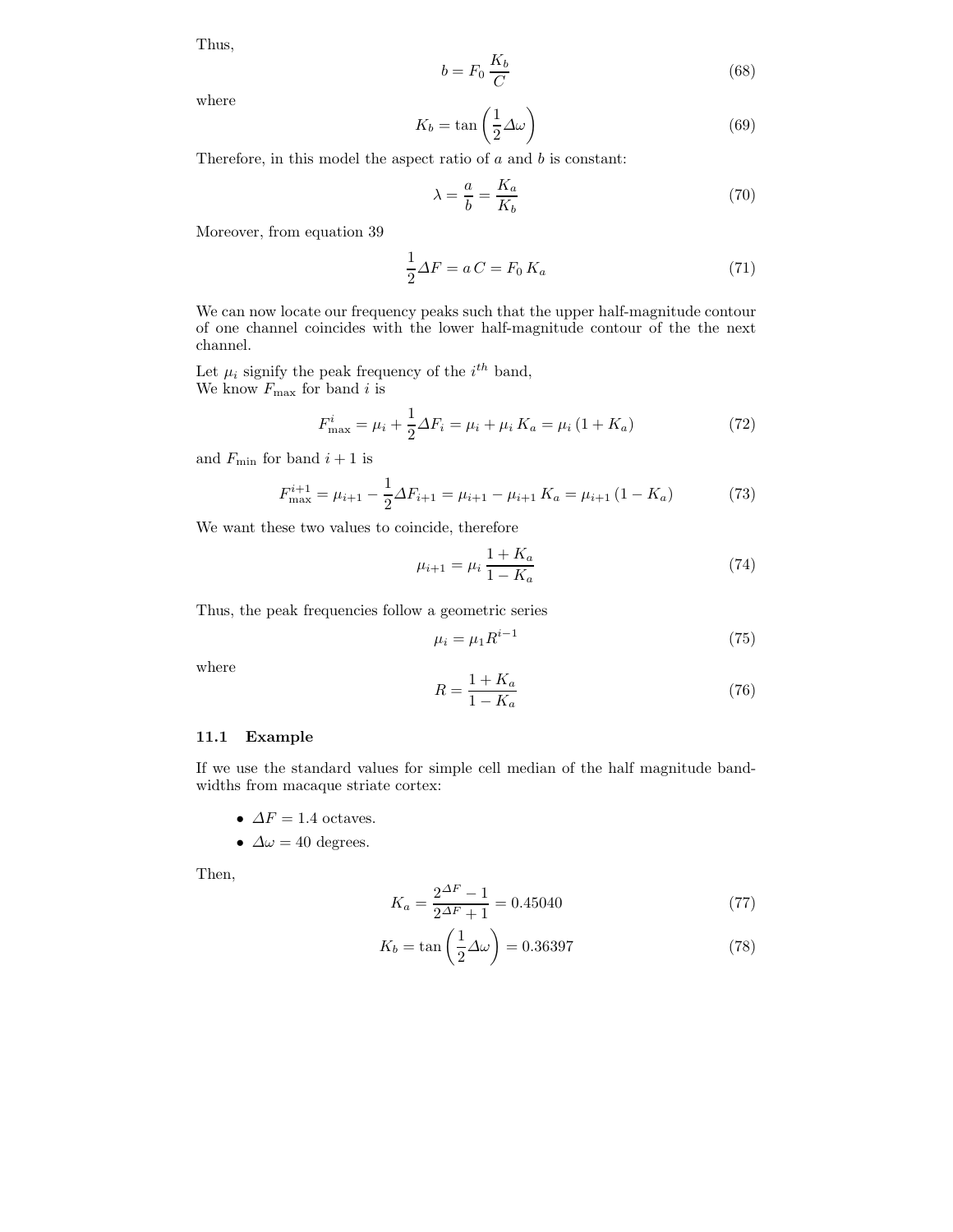$$
a = \mu_i \frac{K_a}{C} = 0.9589 \,\mu_i \tag{79}
$$

$$
\lambda = \frac{a}{b} = \frac{K_a}{K_b} = 1.23746\tag{80}
$$

$$
b = \frac{a}{\lambda} = 1.1866 \,\mu_i \tag{81}
$$

$$
R = \frac{1 + K_a}{1 - K_a} = 2.6390\tag{82}
$$

Suppose we want three frequency bands and we want the  $F_0$  of the third band to be 0.25. Then,

$$
\mu_1 = \frac{0.25}{2.6390^2} = 0.03589\tag{83}
$$

and

$$
\frac{1}{2}\Delta F_1 = K_a \,\mu_1 = 0.01617\tag{84}
$$

Thus, the half magnitude interval<sup>9</sup> is  $(0.01973, 0.05207)$ 

The second band peaks at

$$
\mu_2 = \mu_1 R = 0.09473 \tag{85}
$$

and

$$
\frac{1}{2}\Delta F_2 = K_a \,\mu_2 = 0.04267\tag{86}
$$

Thus, the half magnitude interval is (0.05207, 0.1374)

Finally, the third band peaks at

$$
\mu_3 = \mu_2 R = 0.2500 \tag{87}
$$

and

$$
\frac{1}{2}\Delta F_3 = K_a \,\mu_3 = 0.1126\tag{88}
$$

Thus, the half magnitude interval is (0.1374, 0.3626)

These three Gabors cover the frequency bands of (0.01973, 0.3626)

# 12 Appendix

## 12.1 Fourier transform of a Gaussian function

The Fourier transform of the simple 1-D Gaussian is

$$
\int_{-\infty}^{\infty} \exp(-\pi x^2) \exp(-2\pi j f x) dx
$$
  
= 
$$
\int_{-\infty}^{\infty} \exp(-\pi (x+jf)^2 - \pi f^2) dx
$$
  
= 
$$
\exp(-\pi f^2) \int_{-\infty}^{\infty} \exp(-\pi x'^2) dx' \qquad (x' \equiv x+jf)
$$
  
= 
$$
\exp(-\pi f^2)
$$
 (89)

<sup>9</sup>The half magnitude interval here is the frequency coverage of that Gabor in terms of half-magnitude profile:  $\left(\mu_i - \frac{1}{2}\right)$  $\frac{1}{2}\Delta F_i$ ,  $\mu_i + \frac{1}{2}$  $\frac{1}{2}\Delta F_i\biggr)$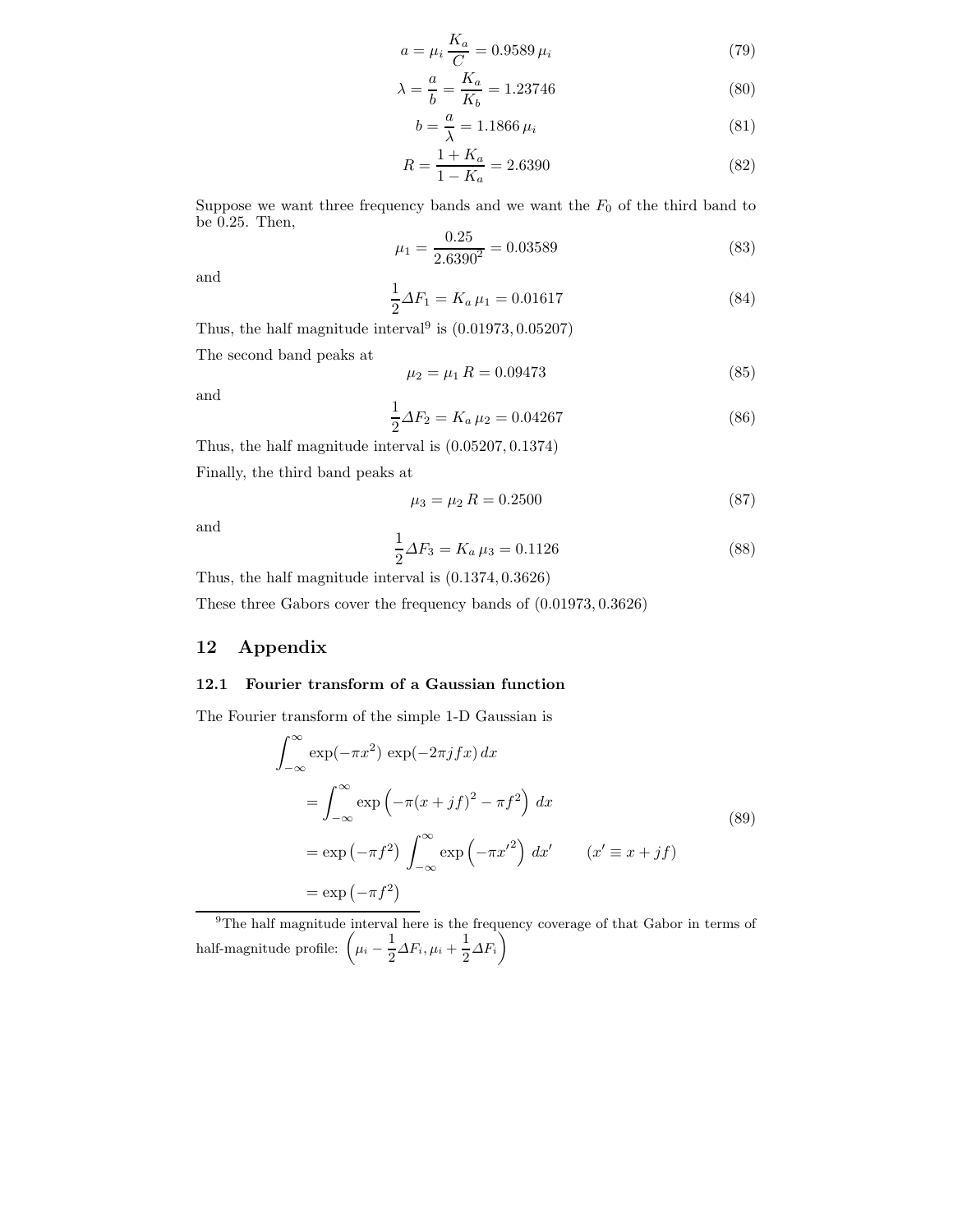In the same way, the Fourier transform of the simple 2-D Gaussian is

$$
\int_{-\infty}^{\infty} \int_{-\infty}^{\infty} \exp(-\pi(x^2 + y^2)) \exp(-2\pi jux) \exp(-2\pi jvy) dx dy
$$
  
= 
$$
\int_{-\infty}^{\infty} \exp(-\pi x^2) \exp(-2\pi jux) dx \int_{-\infty}^{\infty} \exp(-\pi y^2) \exp(-2\pi jvy) dy
$$
  
= 
$$
\exp(-\pi u^2) \exp(-\pi v^2)
$$
  
= 
$$
\exp(-\pi (u^2 + v^2))
$$
 (90)

and so on. More generally,

$$
\int_{-\infty}^{\infty} \exp\left(-\pi x^T x\right) \exp\left(-2\pi j u^T x\right) dx = \exp\left(-\pi u^T u\right) \tag{91}
$$

That is, the Fourier transform of an N-dimensional Gaussian is also an Ndimensional Gaussian.

## 12.2 Fourier transform of the Gabor function

Given a Gaussian envelope and sinusoid carrier:

$$
w(x) = \exp(-\pi x^T x) \tag{92}
$$

$$
s(x) = \exp(j2\pi u_o^T x) \tag{93}
$$

We define a Gabor function as follows

$$
g(x) = K \exp(jP) w(A(x - xo)) s(x)
$$
\n(94)

where  $K, P, A, u<sub>o</sub>$  and  $x<sub>o</sub>$  are function parameters. The Fourier transform of this function is as follows

$$
\hat{g}(u) = \int_{-\infty}^{\infty} g(x) \exp(-2\pi j u^T x) dx
$$
\n(95)

$$
= K \exp(jP) \int_{-\infty}^{\infty} w(A(x - x_0)) \exp(-2\pi j (u - u_0)^T x) dx \qquad (96)
$$

Letting  $\tilde{x} = A(x - x_o)$  we get  $x = A^{-1}\tilde{x} + x_o$ , and  $\tilde{dx} = Adx$  and therefore

$$
\hat{g}(u) = \frac{K}{\|A\|} \exp(jP) \int_{-\infty}^{\infty} w(\tilde{x}) \exp(-2\pi j (u - u_0)^T (A^{-1}\tilde{x} - x_o)) d\tilde{x}
$$
(97)

$$
= \frac{K}{\|A\|} \exp(jP) \exp((u - u_o)^T x_o) \tag{98}
$$

$$
\int_{-\infty}^{\infty} w(\tilde{x}) \exp(-2\pi j \left(A^{-T} (u - u_0)\right)^T \tilde{x}) d\tilde{x}
$$
\n(99)

Thus

$$
\hat{g}(u) = \frac{K}{\|A\|} \exp(jP) \exp(-j2\pi (u - u_o)^T x_o) w(A^{-T}(u - u_o))
$$
 (100)

where we used the fact that  $\hat{w}(\cdot) = w(\cdot)$ .

<sup>&</sup>lt;sup>10</sup>Note the dx symbol in the integral stands for the product  $dx_1dx_2$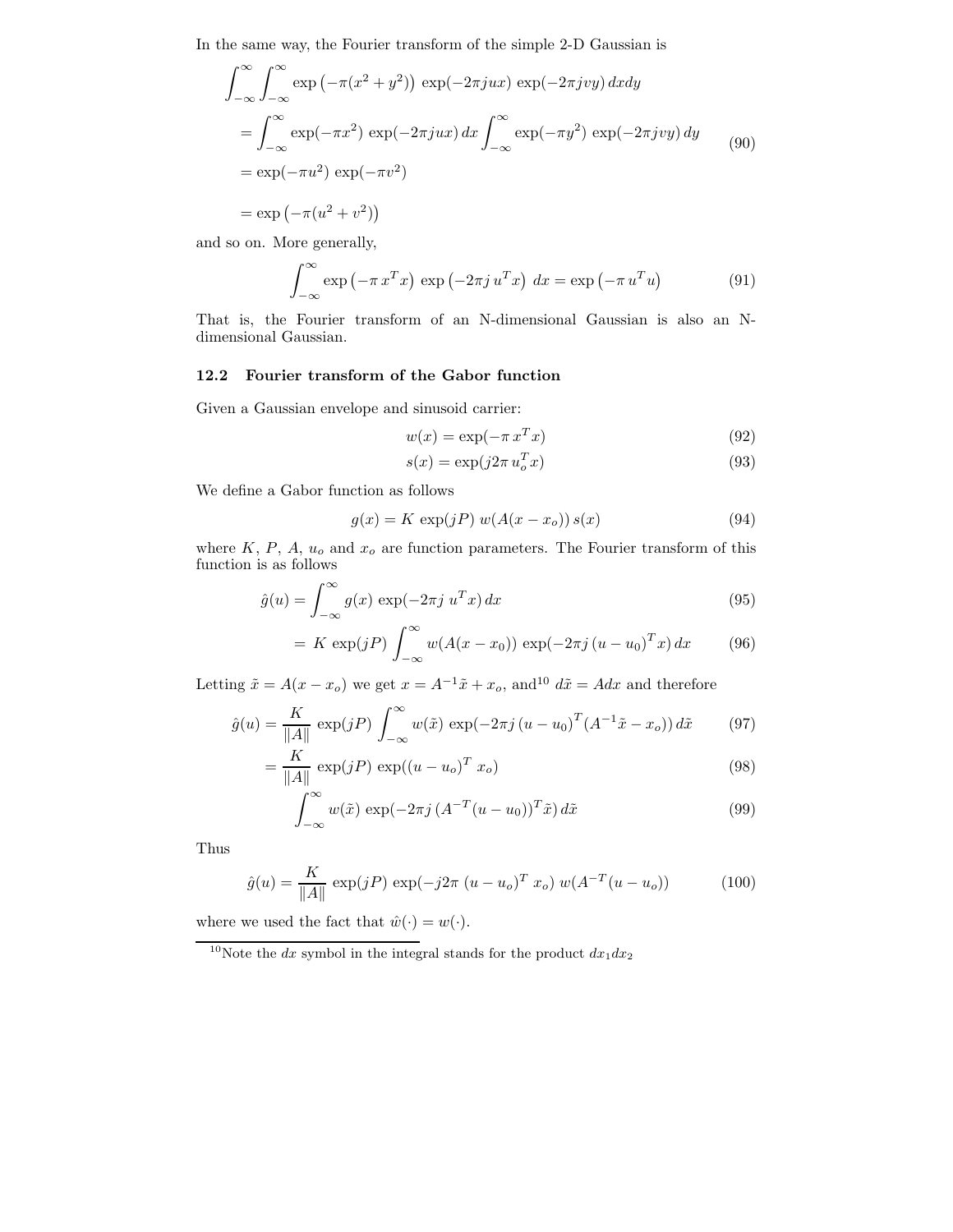For the class of Gabor functions studied in the main section of this document we let  $A = DV$ , where D is a diagonal matrix and V is a rotation matrix such that

$$
D = \begin{pmatrix} a & 0 \\ 0 & b \end{pmatrix}, \qquad V = \begin{pmatrix} \cos \theta & \sin \theta \\ -\sin \theta & \cos \theta \end{pmatrix}
$$
 (101)

Thus, since  $V$  is a rotation

$$
A^{-1} = D^{-1}V^{-T} \tag{102}
$$

$$
A^{-T} = V D^{-1} = D^{-1} V \tag{103}
$$

$$
||A|| = ||D|| ||V|| = ab \t(104)
$$

and therefore,

$$
g(x,y) = K \exp\left(-\pi \left(a^2 \left(x - x_0\right)_r^2 + b^2 \left(y - y_0\right)_r^2\right)\right) \exp\left(j \left(2\pi \left(u_0 x_0 + v_0 y_0\right) + P\right)\right) \tag{105}
$$

And its Fourier transform is:

$$
\hat{g}(u,v) = \frac{K}{ab} \exp(jP) \exp(-2j\pi(x_0(u-u_0) + y_0(v-v_0)))
$$
\n(106)

$$
\exp(-\pi(\frac{(u-u_0)_r^2}{a^2} + \frac{(v-v_0)_r^2}{b^2})
$$
\n(107)

where

$$
(x - x_0)_r = (x - x_0)\cos\theta + (y - y_0)\sin\theta
$$
 (108)

$$
(y - y_0)_r = -(x - x_0)\sin\theta + (y - y_0)\cos\theta \tag{109}
$$

#### 12.3 Eliminating the DC response of Gabor Filters

The Gabor function as defined above may have a non-zero DC response

$$
\hat{g}(0) = \frac{K}{\|A\|} \exp(jP) \exp(j2\pi u_o^T x_o) w(A^{-T} u_o)
$$
\n(110)

where we used the fact that  $w(x) = w(-x)$ . In some cases it is useful to eliminate the DC response, for example, we may not want the filter to respond to the absolute intensity of an image. One approach to doing so is to subtract from the original filter the output of a low-pass filter.

$$
h(x) = g(x) - Cf(x) \tag{111}
$$

where C is a constant and  $f(.)$  is the low pass filter. A convenient and popular low pass filter is as follows

$$
f(x) = \frac{K}{\|A\|} w(A(x - x_o))
$$
\n(112)

Note in this case

$$
f(x) = \frac{K}{\|A\|} w(A(x - x_o)) \Big( \exp(jP) \exp(j2\pi u_o^T x_o) - C \Big)
$$
 (113)

which corresponds to subtracting a complex constant from the complex sinusoid carrier.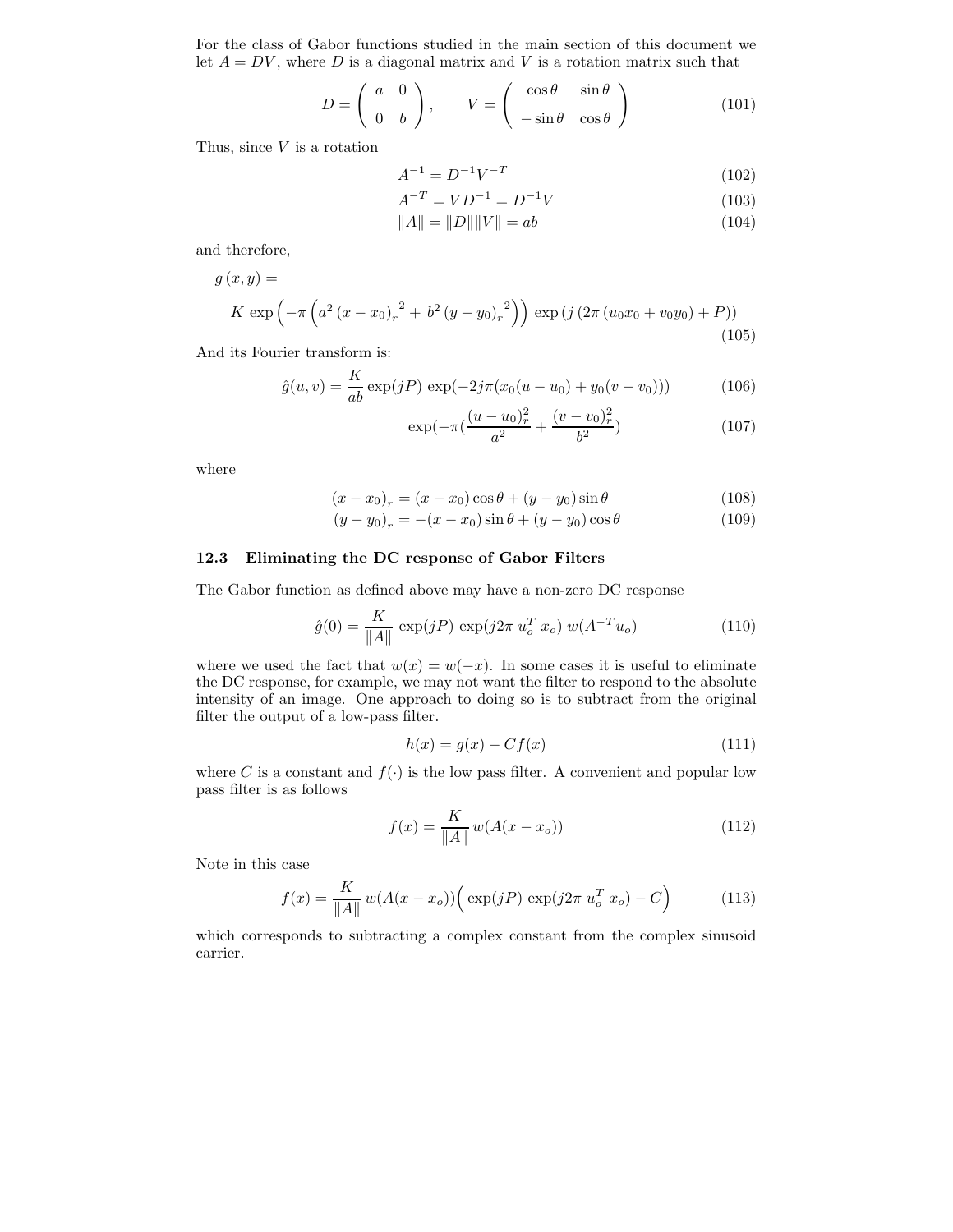Note  $f$  is a Gabor filter with zero phase and zero peak response. Therefore it has the following Fourier Transform

$$
\hat{f}(u) = \frac{K}{\|A\|} \exp(-j2\pi u^T x_o) w(A^{-T}u)
$$
\n(114)

Thus the DC response of the combined filter is as follows

$$
\hat{h}(0) = \hat{g}(0) - C\hat{f}(0) = \frac{K}{\|A\|} \Big( \exp(jP) \exp(j2\pi u_o^T x_o) w(A^{-T} u_o) - C \Big) \tag{115}
$$

and thus get a zero DC response we simply need to set  $C$  as follows

$$
C = \exp(j(P + 2\pi u_o^T x_o)) w(A^{-T} u_o)
$$
\n(116)

## 12.4 Another formula of the Gabor function

In other papers, you may see another formula representation of the Gabor function. For example, in most papers,  $x_0 = y_0 = 0$ ,  $P = 0$ . Then,

$$
g(x,y) = K \exp\left(-\pi \left(a^2 x_r^2 + b^2 y_r^2\right)\right)
$$

$$
\left(\exp\left(2\pi j \left(u_0 x + v_0 y\right)\right) - \exp\left(-\pi \left(\frac{u_{0r}^2}{a^2} + \frac{v_{0r}^2}{b^2}\right)\right)\right) \tag{117}
$$

$$
\hat{g}(u,v) = \frac{K}{ab} \left( \exp\left( -\pi \left( \frac{(u - u_0)_r^2}{a^2} + \frac{(v - v_0)_r^2}{b^2} \right) \right) - \exp\left( -\pi \left( \frac{u_0 r^2}{a^2} + \frac{v_0 r^2}{b^2} \right) \right) \exp\left( -\pi \left( \frac{u_r^2}{a^2} + \frac{v_r^2}{b^2} \right) \right) \right)
$$
\n(118)

Moreover,  $a = b \equiv \sigma$  in some paper. The rotation angle has no effect  $(\theta = 0)$  in this case.

$$
g(x,y) = K \exp(-\pi \sigma^2 (x^2 + y^2))
$$
  
\n
$$
\left(\exp(2\pi j (u_0 x + v_0 y)) - \exp(-\frac{\pi}{\sigma^2} (u_0^2 + v_0^2))\right)
$$
\n
$$
\hat{g}(u,v) = \frac{K}{\sigma^2} \left(\exp(-\frac{\pi}{\sigma^2} ((u - u_0)^2 + (v - v_0)^2))\right)
$$
\n
$$
-\exp(-\frac{\pi}{\sigma^2} (u_0^2 + v_0^2)) \exp(-\frac{\pi}{\sigma^2} (u^2 + v^2))
$$
\n(120)

Then if you restrict the magnitude of spatial frequency of the sinusoid carrier  $F_0$  to satisfy this equation:

$$
F_0 = \sqrt{u_0^2 + v_0^2} = \frac{\sigma^2}{\sqrt{2\pi}}\tag{121}
$$

the Gabor function will be

$$
g(x,y) = K \exp(-\pi\sigma^2 (x^2 + y^2))
$$

$$
\left(\exp\left(j\sqrt{2\pi}\sigma^2 (x\cos\omega_0 + y\sin\omega_0)\right) - \exp\left(-\frac{\sigma^2}{2}\right)\right)
$$
(122)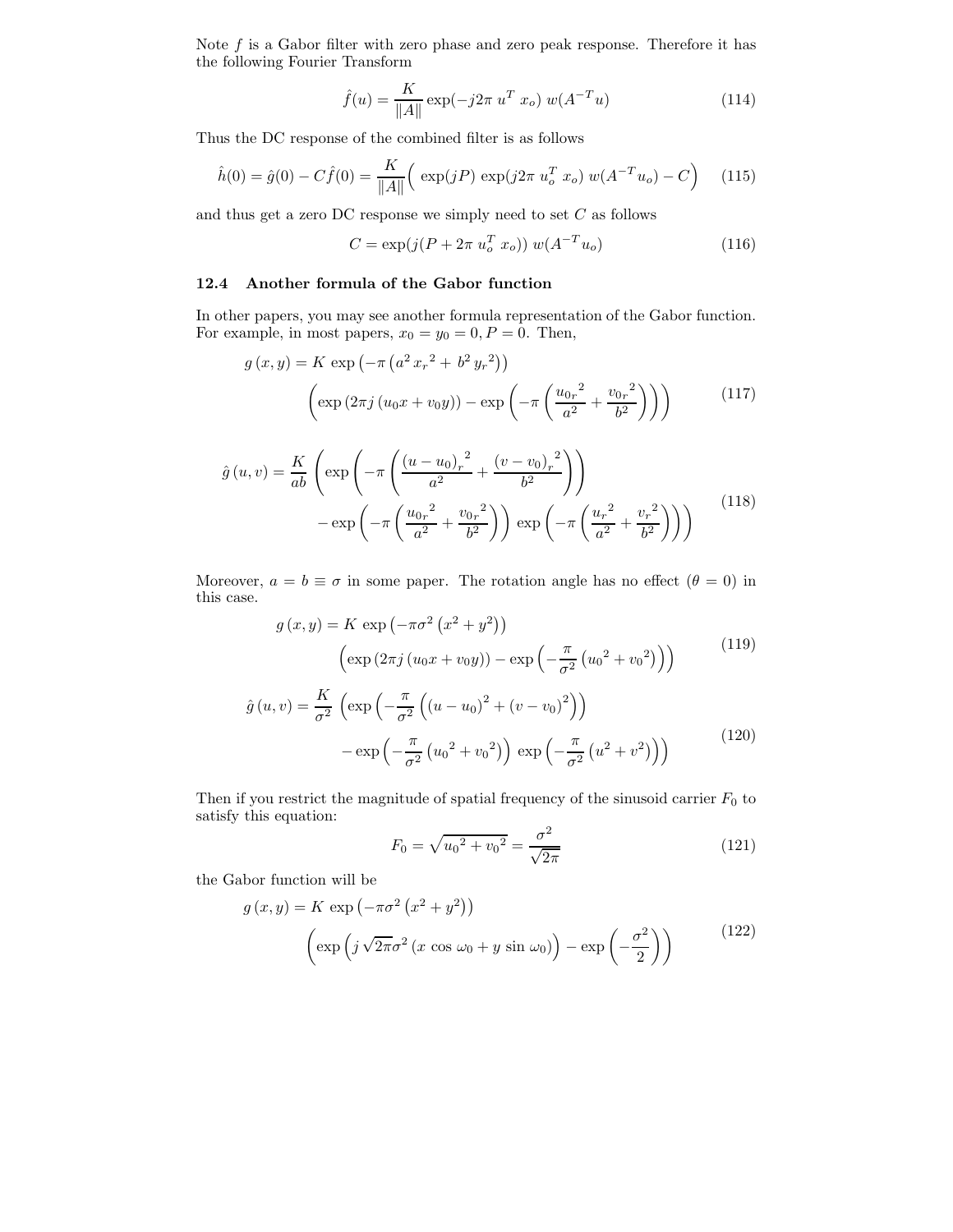$$
\hat{g}(u,v) = \frac{K}{\sigma^2} \left( \exp\left(-\frac{\pi}{\sigma^2} \left( (u - u_0)^2 + (v - v_0)^2 \right) \right) - \exp\left(-\frac{\sigma^2}{2} \right) \exp\left(-\frac{\pi}{\sigma^2} \left( u^2 + v^2 \right) \right) \right)
$$
\n(123)

Finally if you use  $K = 2\pi\sigma^2$ ,

$$
g(x,y) = 2\pi\sigma^2 \exp\left(-\pi\sigma^2 (x^2 + y^2)\right)
$$

$$
\left(\exp\left(j\sqrt{2\pi}\sigma^2 (x\cos\omega_0 + y\sin\omega_0)\right) - \exp\left(-\frac{\sigma^2}{2}\right)\right)
$$

$$
\hat{g}(u,v) = 2\pi \left(\exp\left(-\frac{\pi}{\sigma^2} \left((u-u_0)^2 + (v-v_0)^2\right)\right)\right)
$$

$$
-\exp\left(-\frac{\sigma^2}{2}\right)\exp\left(-\frac{\pi}{\sigma^2} (u^2 + v^2)\right)\right)
$$
(125)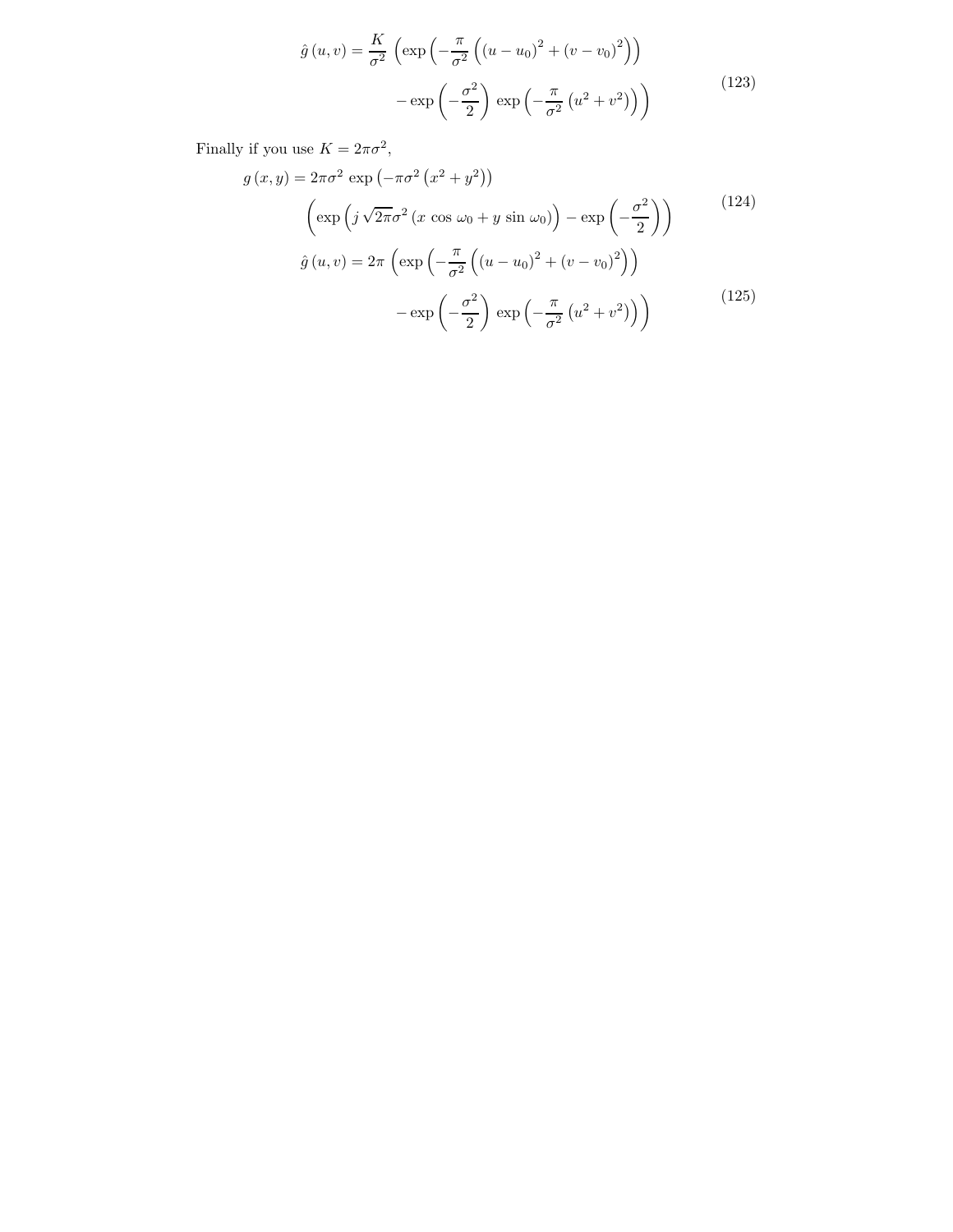Additionally, you can use angular frequency  $(\nu, \xi)$  instead of  $(u, v)$ . Then,

$$
g(x,y) = 2\pi\sigma^2 \exp(-\pi\sigma^2 (x^2 + y^2))
$$

$$
\left(\exp(j(\nu_0 x + \xi_0 y)) - \exp\left(-\frac{\sigma^2}{2}\right)\right)
$$

$$
\hat{g}(u,v) = 2\pi \left(\exp\left(-\frac{1}{4\pi\sigma^2}\left((\nu - \nu_0)^2 + (\xi - \xi_0)^2\right)\right)\right)
$$

$$
-\exp\left(-\frac{\sigma^2}{2}\right)\exp\left(-\frac{1}{4\pi\sigma^2}(\nu^2 + \xi^2)\right)\right)
$$
(127)

In fact, angular frequency representation can be seen in many papers. So it may be useful to have the quite general Gabor function<sup>11</sup> in that format:

$$
g(x,y) = K \exp(-\pi (a^2 x_r^2 + b^2 y_r^2))
$$

$$
\left(\exp(j(\nu_0 x + \xi_0 y)) - \exp\left(-\frac{1}{4\pi} \left(\frac{\nu_0 r^2}{a^2} + \frac{\xi_0 r^2}{b^2}\right)\right)\right)
$$
(128)

$$
\hat{g}(u,v) = \frac{K}{ab} \left( \exp\left( -\frac{1}{4\pi} \left( \frac{(\nu - \nu_0)_r^2}{a^2} + \frac{(\xi - \xi_0)_r^2}{b^2} \right) \right) - \exp\left( -\frac{1}{4\pi} \left( \frac{\nu_0 r^2}{a^2} + \frac{\xi_0 r^2}{b^2} \right) \right) \exp\left( -\frac{1}{4\pi} \left( \frac{\nu_r^2}{a^2} + \frac{\xi_r^2}{b^2} \right) \right) \right)
$$
\n(129)

<sup>&</sup>lt;sup>11</sup>Only  $x_0 = y_0 = 0, P = 0$  are assumed.